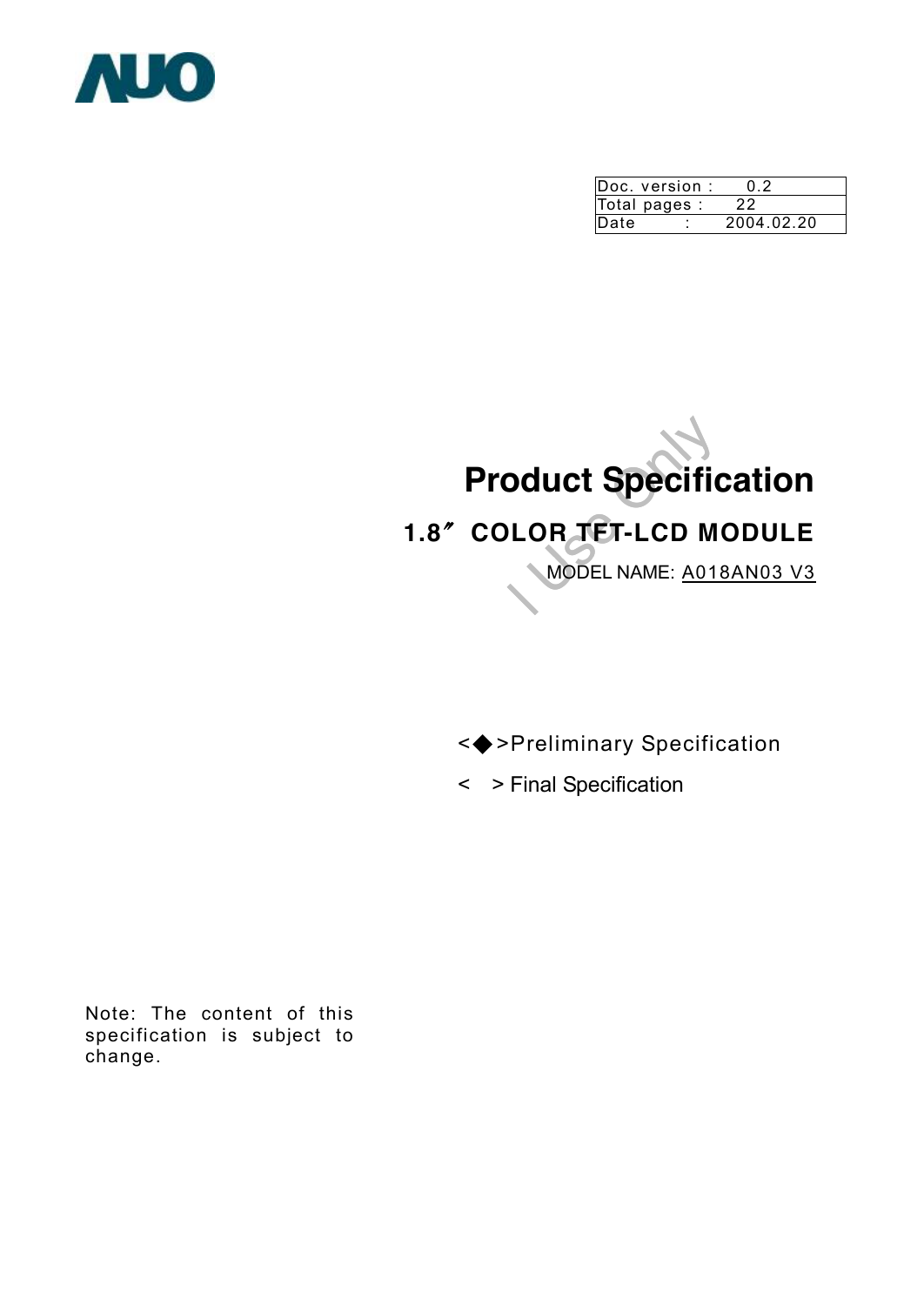

## Record of Revision

| Version     | <b>Revise Date</b> | Page             | Content                                                                                                         |
|-------------|--------------------|------------------|-----------------------------------------------------------------------------------------------------------------|
| $\mathbf 0$ | 14/Aug/2003        |                  | First draft.                                                                                                    |
| 0.1         | 24/Oct/2003        | $\boldsymbol{9}$ | Enlage Max Value of "Rising time & Falling time" to 30ns                                                        |
| 0.2         | 20/Feb/2004        | $\,6\,$          | Delete "HP can ignore the power-up sequence if<br>connecting GRB to LCD backlight control signal,<br>LCD_BL."   |
|             |                    | 8                | Delete "Be sure to apply GND, VCC and VGL (VGL must lower<br>than 0 volt) to the LCD first, and then apply VGH. |
|             |                    |                  |                                                                                                                 |
|             |                    |                  |                                                                                                                 |
|             |                    |                  |                                                                                                                 |
|             |                    |                  |                                                                                                                 |
|             |                    |                  |                                                                                                                 |
|             |                    |                  |                                                                                                                 |
|             |                    |                  |                                                                                                                 |
|             |                    |                  |                                                                                                                 |
|             |                    |                  |                                                                                                                 |
|             |                    |                  |                                                                                                                 |
|             |                    |                  |                                                                                                                 |
|             |                    |                  |                                                                                                                 |
|             |                    |                  |                                                                                                                 |
|             |                    |                  |                                                                                                                 |
|             |                    |                  |                                                                                                                 |
|             |                    |                  |                                                                                                                 |
|             |                    |                  |                                                                                                                 |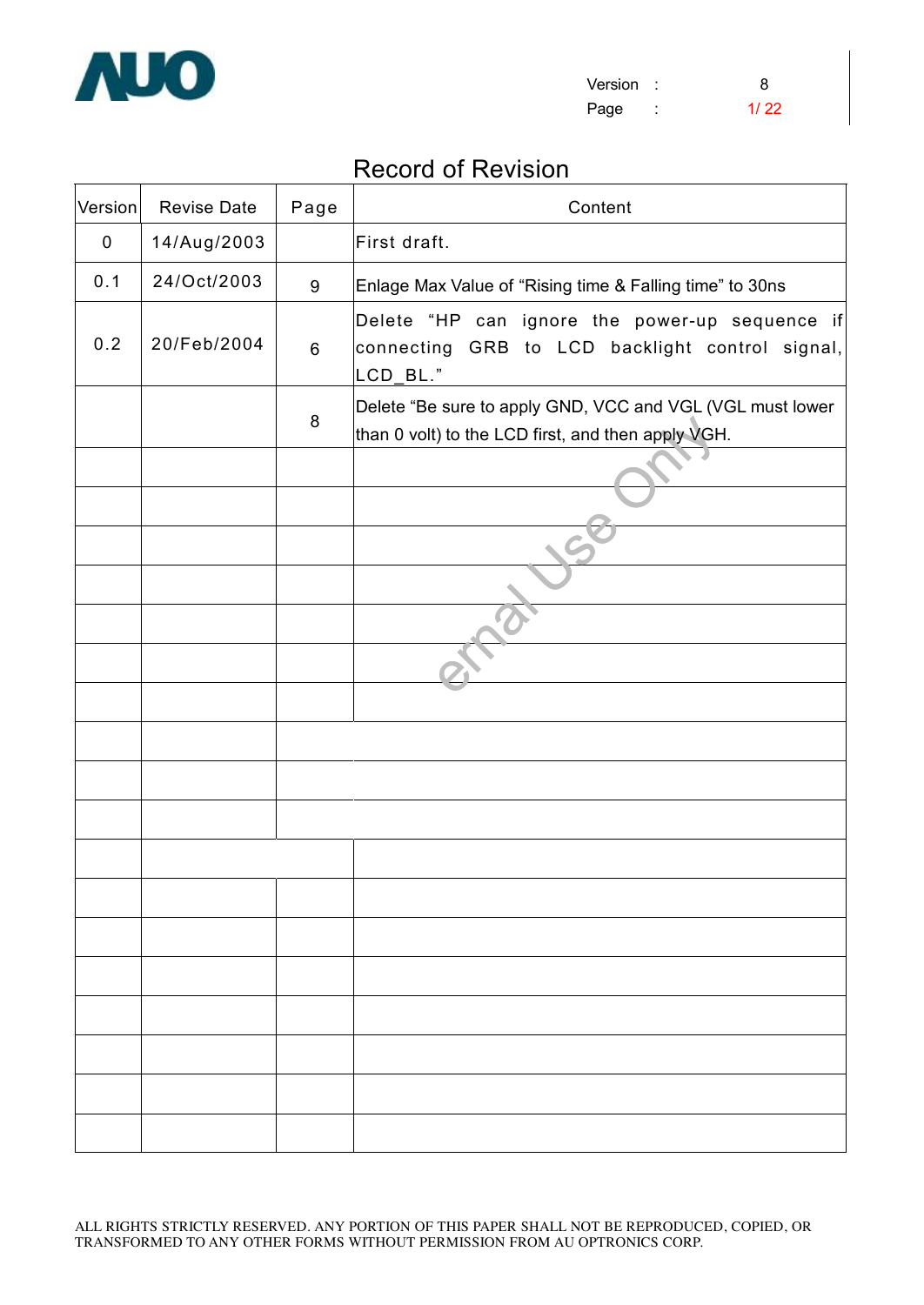

Version : 8 Page : 2/ 22

### **Contents:**

|      | <b>P5</b>      |
|------|----------------|
|      |                |
|      |                |
|      |                |
|      | P <sub>8</sub> |
| . P8 |                |
|      |                |
|      |                |
|      |                |
|      |                |
|      | <b>P10</b>     |
|      |                |
|      |                |
|      |                |
|      |                |
|      |                |
|      |                |
|      |                |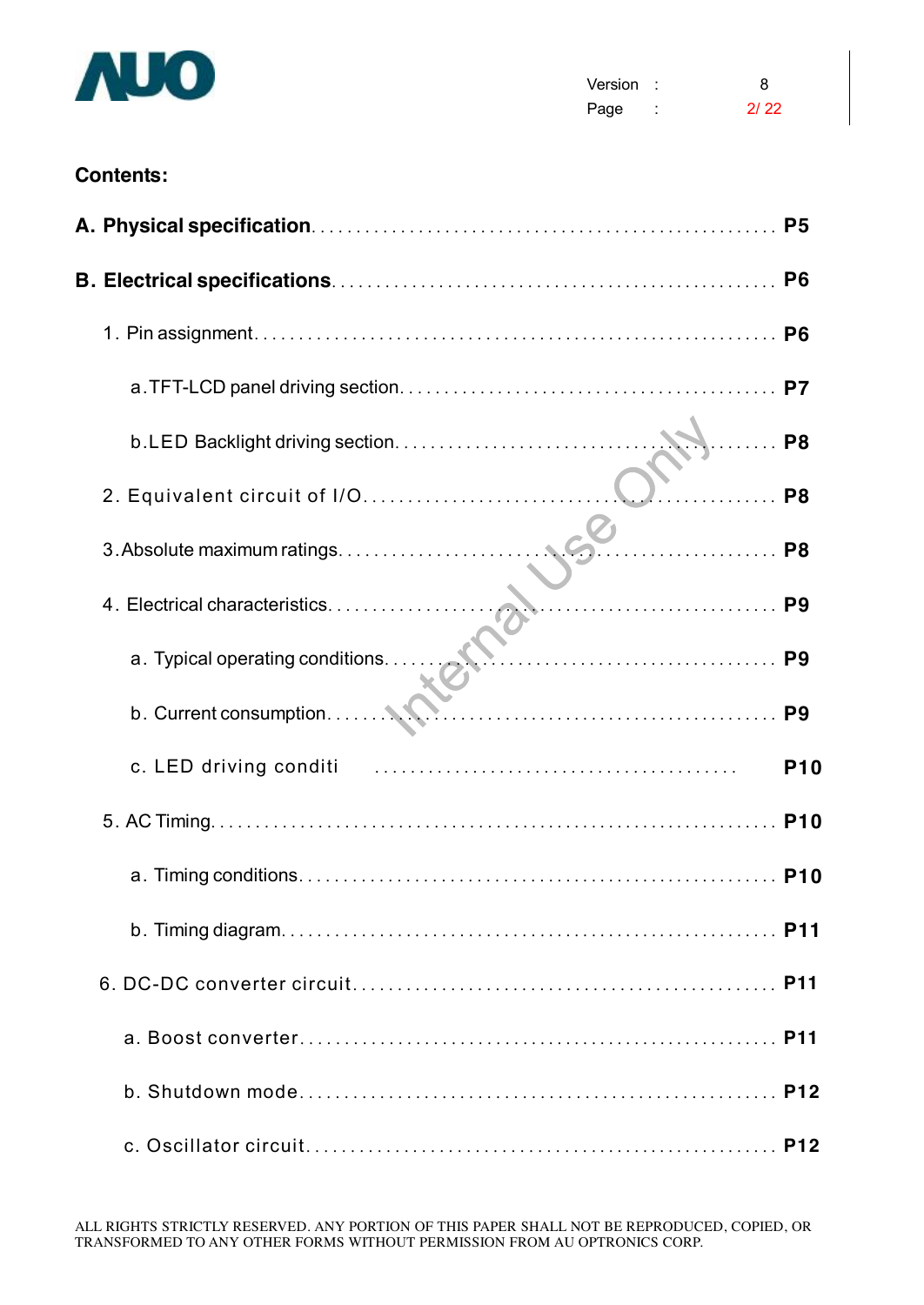

| <b>IVUU</b> | Version : |      |
|-------------|-----------|------|
|             | Page :    | 3/22 |
|             |           |      |
|             |           |      |
|             |           |      |

### **Appendix:**

| Fig.8 Extraction of display data from memory to Panel P20 |  |
|-----------------------------------------------------------|--|
| Fig.9 Hsync, Vsync, Data, DCLk relationship  P21          |  |
|                                                           |  |
|                                                           |  |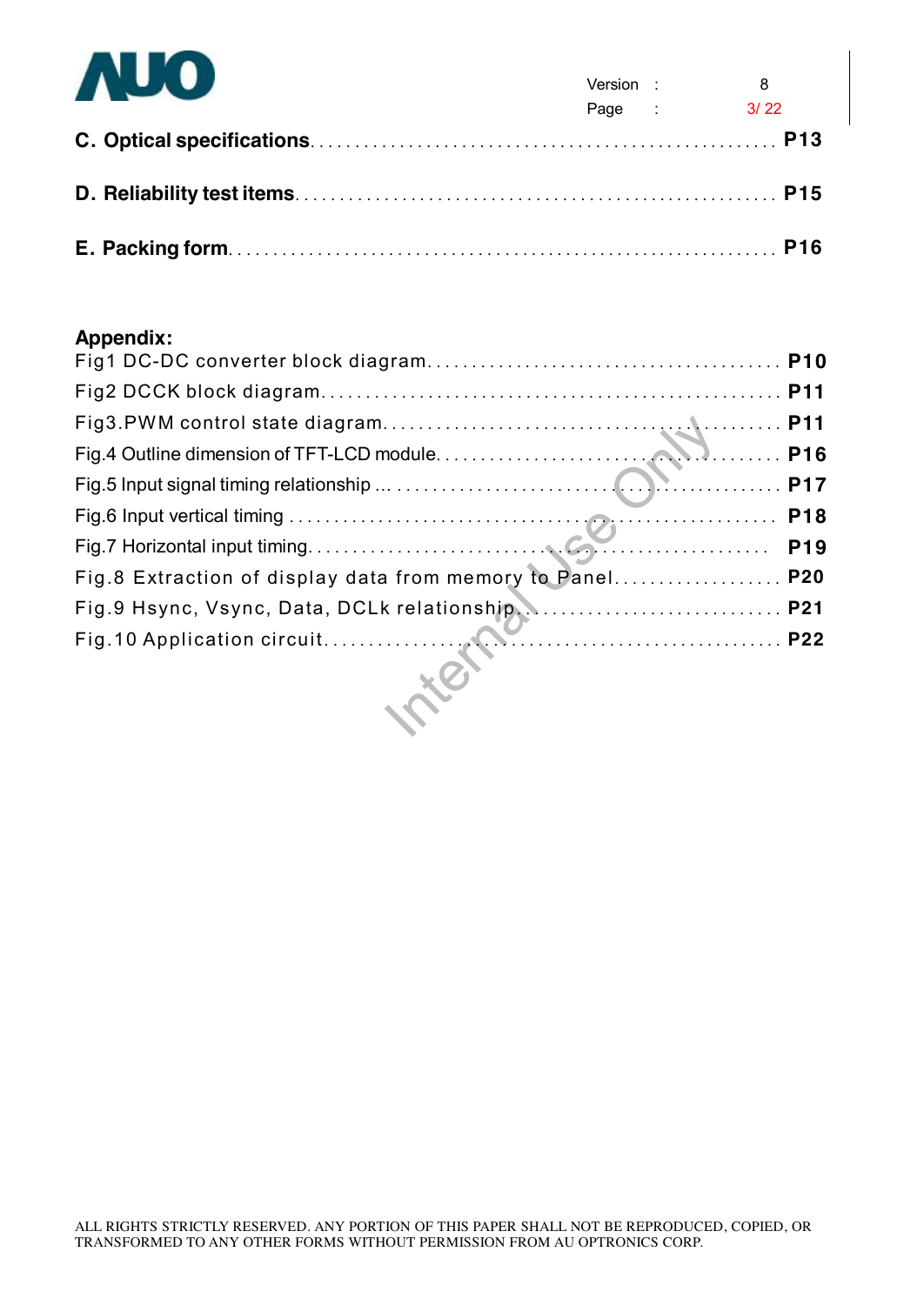

| Version |   | 8    |
|---------|---|------|
| Page    | ٠ | 4/22 |

#### **A. Physical specifications**

| NO.            | <b>Item</b>             | <b>Specification</b>                     | <b>Remark</b> |
|----------------|-------------------------|------------------------------------------|---------------|
| 1              | Display resolution(dot) | $ 280(W) \times 220(H) $                 |               |
| 2              | Active area(mm)         | $35.6(W) \times 26.6(H)$                 |               |
| 3              | Screen size(inch)       | 1.75(Diagonal)                           |               |
| $\overline{4}$ | Dot pitch(mm)           | $ 0.127(W) \times 0.121(H) $             |               |
| 5              | Color configuration     | R. G. B. delta                           |               |
| 6              | Overall dimension(mm)   | $ 48.6(W) \times 39.8(H) \times 3.9(D) $ | Note 1        |
|                | Weight(g)               | 12.7 $\pm$ 2 typ.                        |               |
| 8              | Panel surface treatment | Hard coating(3H)                         |               |

Note 1: Refer to Fig. 4

Hard coating (3H)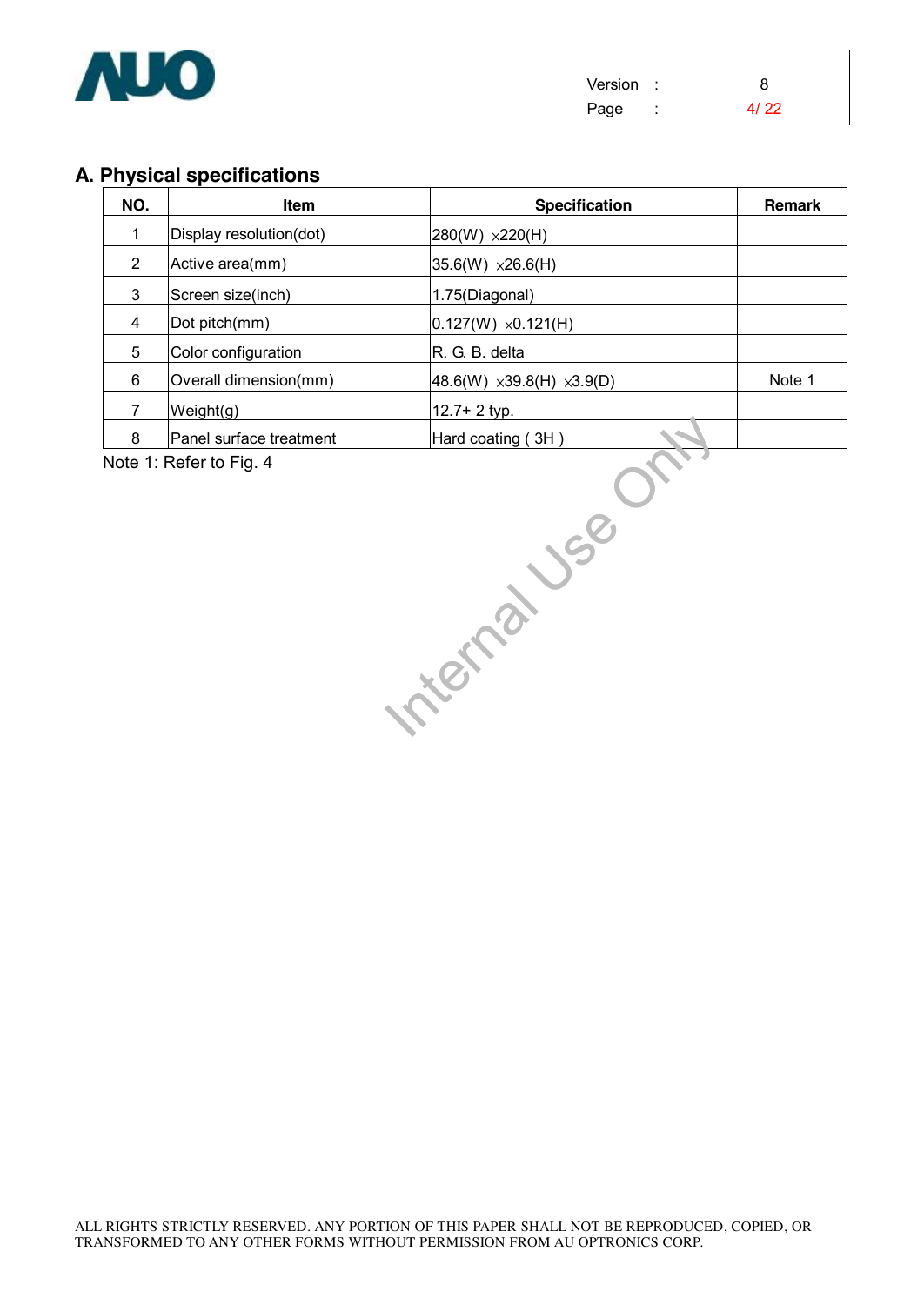

| Version | 8    |
|---------|------|
| Page    | 5/22 |

#### **B. Electrical specifications**

#### 1.Pin assignment

a. TFT-LCD panel driving section

| Pin no         | <b>Symbol</b>   | I/O            | <b>Description</b>                                                 | <b>Remark</b>    |
|----------------|-----------------|----------------|--------------------------------------------------------------------|------------------|
| 1              | <b>GND</b>      |                | Ground for gate                                                    |                  |
| $\overline{2}$ | $V_{\rm CC}$    | P              | Supply voltage of logic control circuit for scan driver            |                  |
| 3              | $V_{GL}$        | P              | Negative power for scan driver                                     |                  |
| 4              | $V_{GH}$        | P              | Positive power for scan driver                                     |                  |
| 5              | <b>FRP</b>      | O              | Gate driver input signal that is frame polarity output for<br>Vcom |                  |
| 6              | <b>VCOM</b>     |                | Common electrode driving signal                                    |                  |
| $\overline{7}$ | <b>DRV</b>      | VO             | Power transistor gate signal for the boost converter               |                  |
| 8              | <b>GND</b>      | $\blacksquare$ | Ground                                                             |                  |
| 9              | <b>FB</b>       | VI             | Main boost regulator feedback input(FB threshold is 1.2V)          |                  |
| 10             | <b>SHL</b>      | L              | Left/Right scan control input                                      | Note 1           |
| 11             | <b>STB</b>      | I.             | Stand by mode setting pin.                                         | Note 2           |
| 12             | $V_{\rm CC}$    | P              | Supply voltage for source driver                                   |                  |
| 13             | <b>SHDB</b>     |                | Shutdown input. Active low.                                        | Note 3<br>Note 6 |
| 14             | <b>AGND</b>     | P              | Ground pins for analog circuits                                    |                  |
| 15             | <b>VLED</b>     |                | <b>LED Anode</b>                                                   |                  |
| 16             | <b>GLED</b>     | O              | <b>LED Cathode</b>                                                 |                  |
| 17             | <b>AVDD</b>     | P              | Power supply for analog circuits                                   |                  |
| 18             | <b>HSYNC</b>    |                | Horizontal sync input. Negative polarity                           |                  |
| 19             | <b>VSYNC</b>    |                | Vertical sync input. Negative polarity.                            |                  |
| 20             | <b>DCLK</b>     | $\mathbf{I}$   | Clock signal; latch data onto line latches at the rising edge.     |                  |
| 21             | D07             | T              | Data input. : MSB                                                  |                  |
| 22             | D06             | $\mathbf{I}$   | Data input                                                         |                  |
| 23             | D <sub>05</sub> | I.             | Data input                                                         |                  |
| 24             | D04             | $\mathbf{I}$   | Data input                                                         |                  |
| 25             | D03             | T              | Data input                                                         |                  |
| 26             | D02             | L              | Data input. : LSB                                                  |                  |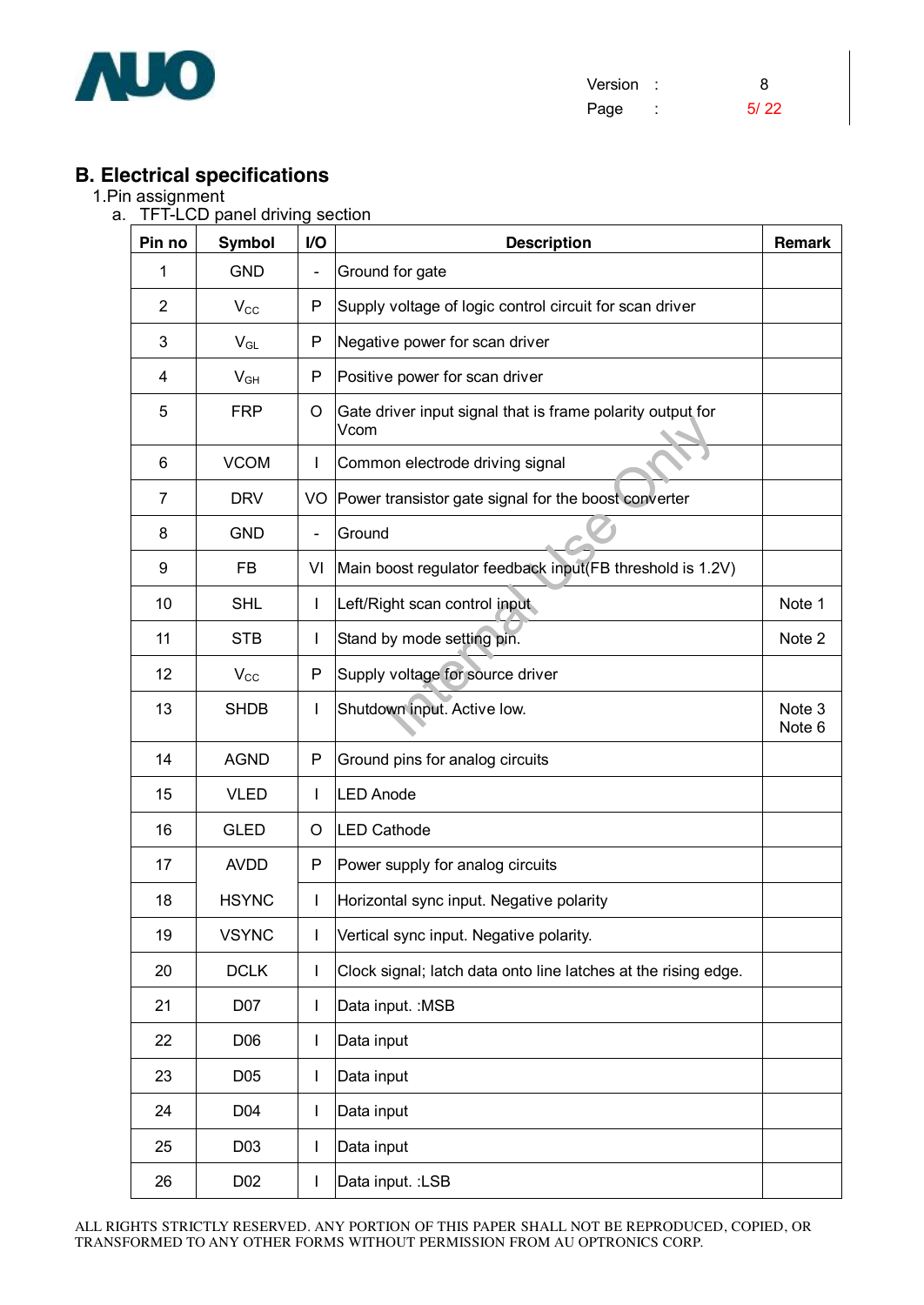

|    |                  |                                     | .<br>. . |                  |
|----|------------------|-------------------------------------|----------|------------------|
| 27 | SEL <sub>0</sub> | Select pin for interface definition |          | Note 4           |
| 28 | GRB              | Global reset pin.                   |          | Note 5<br>Note 6 |
| 29 | U/D              | Up/Down scan control input          |          | Note 1           |
| 30 | GND              | <b>GND</b> for logic circuit        |          |                  |

32 | AGND1 | P Ground for level shift circuit

I: Input; O: Output. VI: voltage input VO: voltage output P:power

31 | AVDD1 | P Supply of positive power for level shift circuit.

| <b>Mode</b>                                    | Setting of scan | control input | Note 1: Selection of scanning mode<br><b>Scanning direction</b> |  |  |  |  |  |
|------------------------------------------------|-----------------|---------------|-----------------------------------------------------------------|--|--|--|--|--|
|                                                | U/D             | <b>SHL</b>    | Note 5                                                          |  |  |  |  |  |
| Normal<br>mode                                 |                 | H             | From up to down, and from left to right.                        |  |  |  |  |  |
| Reverse<br>mode                                | H               | L             | From down to up, and from right to left.                        |  |  |  |  |  |
| Refer to figure as below:<br><b>TOP</b><br>LEF |                 |               |                                                                 |  |  |  |  |  |



Note 2: Stand by mode(STB).If STB high, it is normal operation.

If it is low, it is standby function. Normally pulled high.

- Note 3:Shutdown input(SHDB).Active low, DC-DC converter is off when SHDB is low, Normally pulled low.
- Note 4: interface select pin, Pull Low for UPS051 interface.
- Note 5:Global reset pin. It should be connected to VCC in normal operation. If Connected to GND, the controller is in reset state, normally pulled high. Note 6:Be sure to apply GRB to low and SHDB to low first, before turn off DCLK.

Note 7: Definition of scanning direction.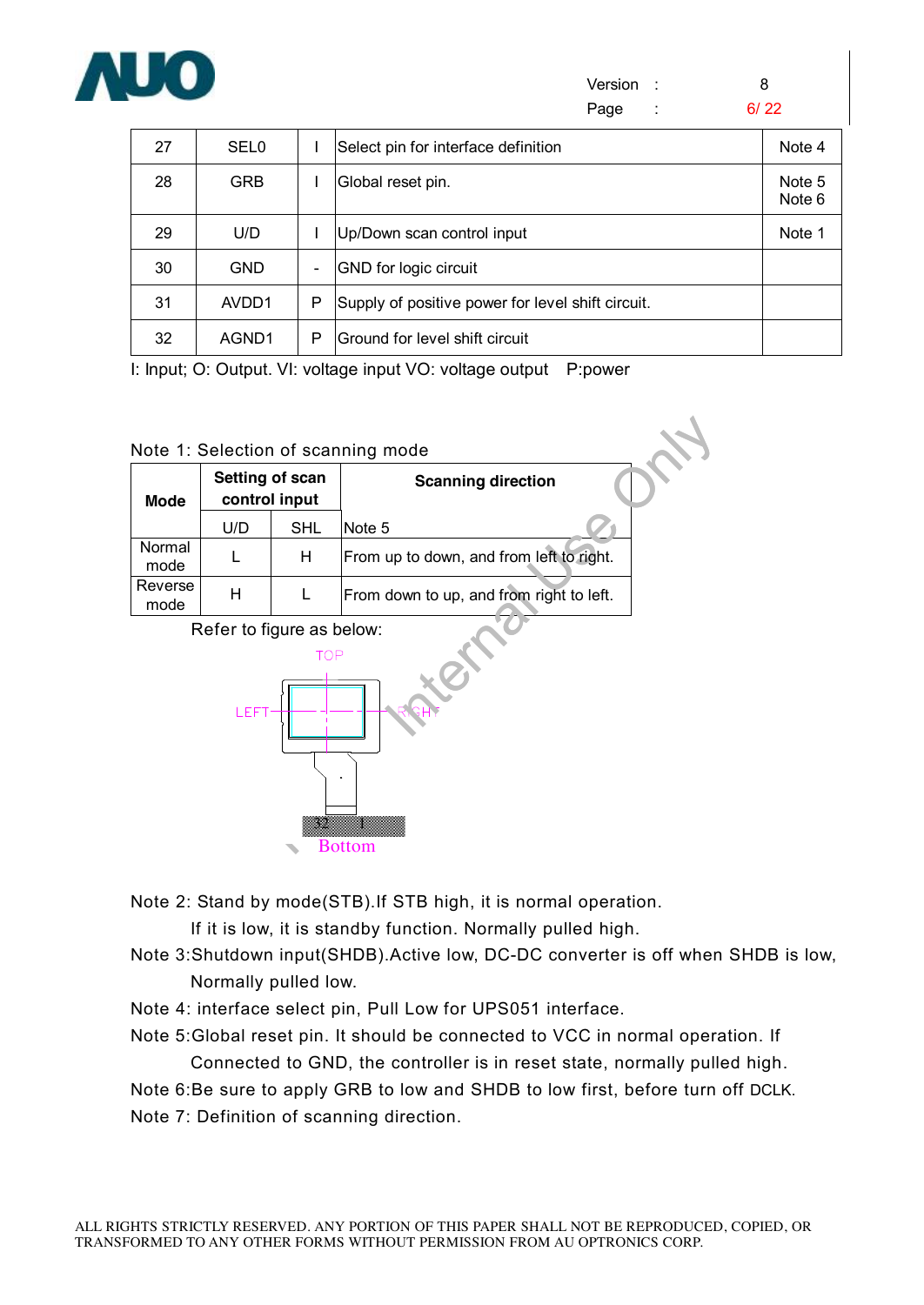

b. LED driving section (Refer to Fig.1)

| No.               | <b>Symbol</b> | l/C                      | <b>Description</b> | Remark |
|-------------------|---------------|--------------------------|--------------------|--------|
| Pin <sub>15</sub> | VLED          |                          | LED Anode          |        |
| 16<br>Pin         | GLED          | $\overline{\phantom{a}}$ | LED Cathode        |        |

2. Equivalent circuit of I/O

| Pin no & Pin name                                                                                                                                     | <b>Schematics</b>       |
|-------------------------------------------------------------------------------------------------------------------------------------------------------|-------------------------|
| 7.DRV                                                                                                                                                 | $\rm Vcc$               |
| 8.FB<br>9 SHL<br>10.STB<br>12.SHDB<br>17.HSYNC<br>18.VSYNC<br>19.DCLK<br>20.D07<br>21.D06<br>22.D05<br>23.D04<br>24.D03<br>25.D02<br>26.GRB<br>27.U/D | Vcc<br>$180\Omega$<br>≡ |

#### 3. Absolute maximum ratings

| Item                     | Symbol                                                      | <b>Condition</b> | Min.                         | Max.             | <b>Unit</b>     | Remark              |
|--------------------------|-------------------------------------------------------------|------------------|------------------------------|------------------|-----------------|---------------------|
|                          | $V_{\rm CC}$                                                | $GND=0$          | $-0.5$                       | 5.               | V               |                     |
|                          | AV <sub>DD</sub>                                            | $AV_{SS} = 0$    | $-0.5$                       | $\overline{5.5}$ | ٧               |                     |
| Power voltage            | $V_{GH}$                                                    |                  | $-0.3$                       | 21               | ٧               |                     |
|                          | $V_{GL}$                                                    | $GND=0$          | $-17$                        | 0.3              | ٧               |                     |
|                          | $\mathsf{V}_{\mathsf{GH}}\text{--}\mathsf{V}_{\mathsf{GL}}$ |                  | $\qquad \qquad \blacksquare$ | 38               | ٧               |                     |
| Operating<br>temperature | Topa                                                        |                  | 0                            | 60               | $\rm ^{\circ}C$ | Ambient temperature |
| Storage<br>temperature   | Tstg                                                        |                  | $-25$                        | 80               | $\rm ^{\circ}C$ | Ambient temperature |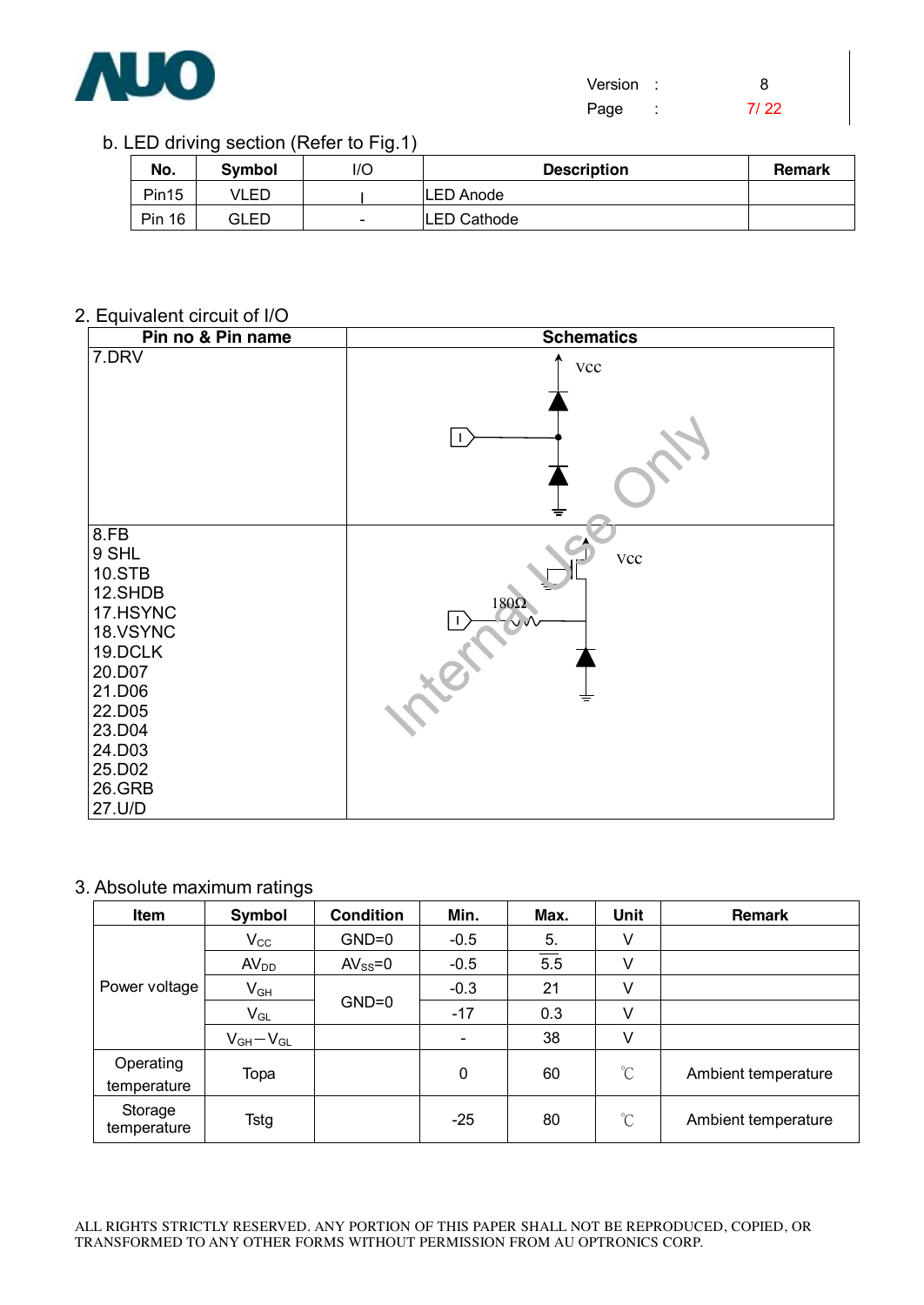

| Version |  | 8 |
|---------|--|---|
|---------|--|---|

Page : 8/ 22

4. Electrical characteristics

a. Typical operating conditions (GND=AVss=0V)

|                   | g givan oporamiy<br>Item   | <b>Symbol</b>          | Min.             | Typ.            | Max.                       | Unit         | Remark                                     |
|-------------------|----------------------------|------------------------|------------------|-----------------|----------------------------|--------------|--------------------------------------------|
|                   |                            | $V_{\rm CC}$           | 2.5              | 3.3             | 3.6                        | $\vee$       |                                            |
|                   |                            | AV <sub>DD</sub>       | 3.2              | 3.3             | 4.5                        | $\vee$       |                                            |
|                   | Power supply               | AV <sub>DD1</sub>      | 4.0              | 5.6             | 6.0                        | V            | Note 5                                     |
|                   |                            | $V_{GH}$               | 14               | 16              | 18                         | $\vee$       |                                            |
|                   |                            | $V_{GLAC}$             |                  | 5.6             | $\blacksquare$             | $Vp-p$       | AC component of V <sub>GL.</sub><br>Note 1 |
|                   |                            | $V_{GL_H}$             | $-13.5$          | $-11.5$         | $-9.5$                     | $\vee$       | High level of V <sub>GL.</sub>             |
|                   | <b>VCOM</b>                | V <sub>CAC</sub>       |                  | 5.6             |                            | $Vp-p$       | AC component, Note 2                       |
|                   |                            | $V_{CDC}$              | 0.1              | 0.5             | 0.8                        | $\vee$       | DC component, Note 3<br>Note 4             |
| Output            | H Level                    | $V_{OH}$               | $Vcc-0.4$        |                 | Vcc                        | $\vee$       |                                            |
| Signal<br>voltage | L Level                    | $V_{OL}$               | <b>GND</b>       |                 | $GND+0.4$                  | V            |                                            |
| Input             | H Level                    | $V_{\text{IH}}$        | $0.7V_{CC}$      |                 | $\mathsf{V}_{\mathsf{CC}}$ | $\mathsf{V}$ |                                            |
| Signal<br>voltage | L Level                    | $V_{IL}$               | <b>GND</b>       |                 | $0.3V_{CC}$                | $\vee$       |                                            |
|                   | DRV output voltage         | <b>V<sub>DRV</sub></b> | 0                |                 | <b>VCC</b>                 | $\vee$       |                                            |
| DRV output        |                            | <b>IDRV</b>            |                  |                 | 10                         | mA           |                                            |
|                   | Feedback voltage           | $V_{FB}$               |                  | 1.2             | 1.25                       | $\vee$       |                                            |
| Output            | H Level                    | <b>IOH</b>             |                  | 10 <sub>1</sub> |                            | uA           |                                            |
| current           | L Level                    | <b>IOL</b>             |                  | $-10$           |                            | uA           |                                            |
|                   | Analog stand by<br>current | Ist                    |                  |                 | 200                        | uA           | DCLK is stopped                            |
|                   | FRP output                 | H Level                | $I_{\text{OHF}}$ |                 | 20                         | mA           | For Vcom circuits.                         |
| current           |                            | L Level                | $I_{OLF}$        |                 | 20                         | mA           |                                            |

Note 1: The same phase and amplitude with common electrode driving signal (VCOM).

Note 2: The brightness of LCD panel could be adjusted by the adjustment of the AC component of VCOM.

Note 3:  $V_{\text{CDC}}$  could be adjusted so as to minimize vertical straight line, flicker and maximum contrast on each module.

Note 4: AVDD1 is supply voltage for VCOM swing circuit, this circuit output FRP signal. The voltage will decide VCOM peak to peak value,( and VCOM peak to peak is 5.6V).

Note 5: The applicable pins are SHL, STB, SHDB, HSYNC, VSYNC, DCLK, D05~D00,GRB,U/D :

b. Current consumption (GND=AVss=0V)

| <b>Parameter</b> | Symbol                 | <b>Condition</b>    | Min.                         | Typ.    | Max.   | <b>Unit</b> | <b>Remark</b> |
|------------------|------------------------|---------------------|------------------------------|---------|--------|-------------|---------------|
| Current          | $I_{GH}$               | $V_{GH} = 14.7V$    | $\equiv$                     | 0.25    | 1.0    | <b>MA</b>   |               |
| for              | I <sub>GL</sub>        | $V_{GL-H}$ =-11 $V$ | $\qquad \qquad \blacksquare$ | $-0.14$ | $-0.8$ | <b>MA</b>   |               |
| driver           | $I_{\rm CC}$           | $V_{CC} = 3.3V$     | $\blacksquare$               | 3.0     | 6      | <b>MA</b>   |               |
|                  | <b>I</b> <sub>DD</sub> | $AVDD=3.3V$         | $\qquad \qquad \blacksquare$ | 1.5     | 3      | <b>MA</b>   |               |
|                  | I <sub>DD1</sub>       | $AVDD1=5.6V$        | $\qquad \qquad \blacksquare$ | 0.5     | 0.7    | <b>MA</b>   |               |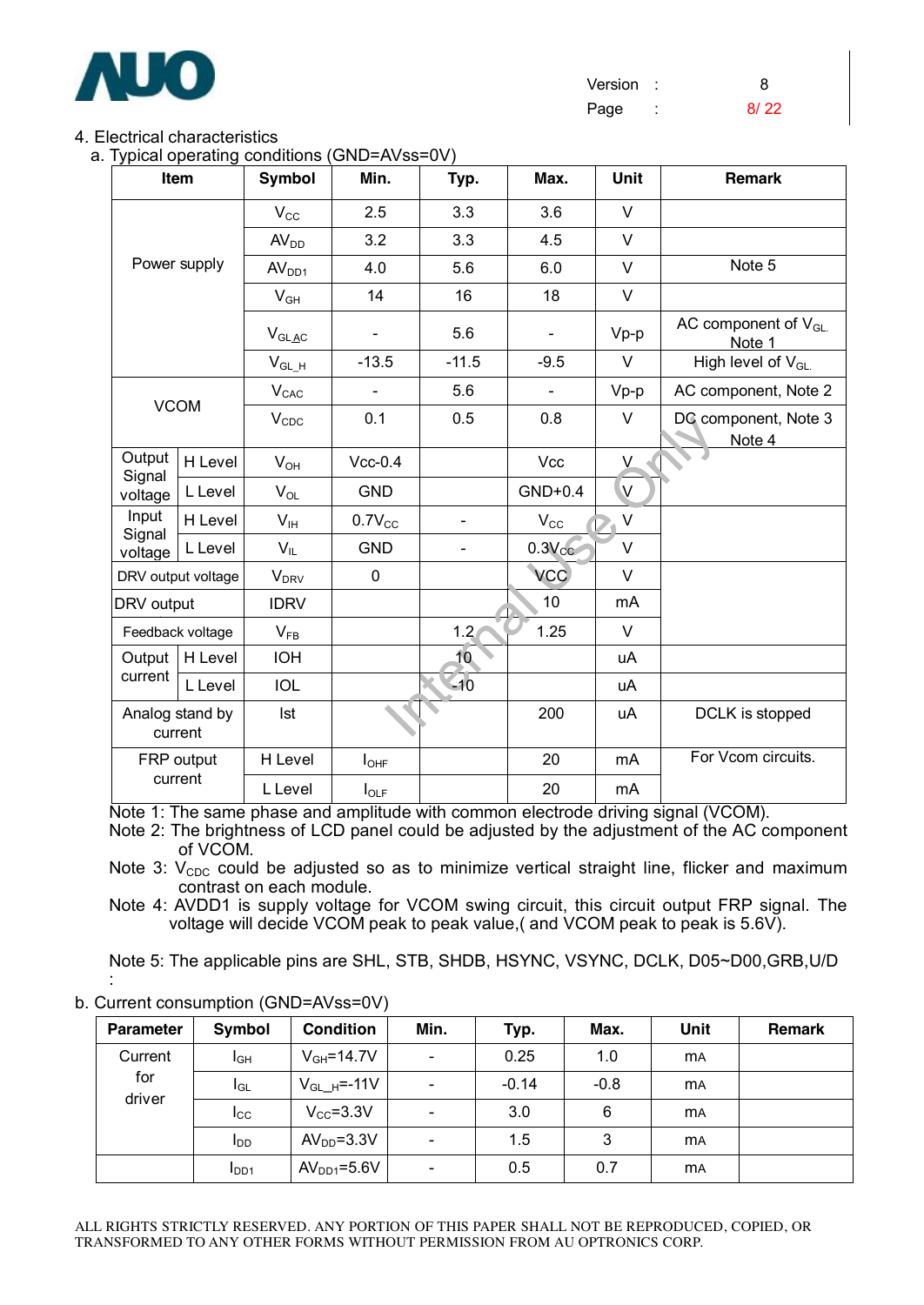

Page : 9/ 22

#### c. LED driving conditions

| <b>Parameter</b>     | Symbol | Min.  | Typ. | Max. | Unit | Remark     |
|----------------------|--------|-------|------|------|------|------------|
| <b>LED current</b>   |        |       | 20   |      | mA   |            |
| LED voltage          | V.     |       |      | 12   |      |            |
| <b>LED Life Time</b> |        | 10000 |      |      | Hr   | Note $1,2$ |

Note 1 : Ta. =  $25^\circ$ C, I<sub>L</sub> = 20mA

Note 2 : Brightness to be decreased to 50% of the initial value.

#### 5. AC Timing

a. Timing conditions

| <b>Parameter</b>           |                                    | <b>Symbol</b> | Min.            | Typ.  | Max.            | Unit.       | <b>Remark</b> |
|----------------------------|------------------------------------|---------------|-----------------|-------|-----------------|-------------|---------------|
|                            | Frequency                          | $1/T$ vc      | 5.37            | 5.67  | 6.0             | MHz         |               |
| <b>DCLK</b>                | High time                          | Tvch          | 15              |       |                 | ns          |               |
|                            | Low time                           | Tvcl          | 15              |       |                 | ⊧ñs         |               |
| <b>Rising time</b>         |                                    | $t_{\sf r}$   |                 |       | 10 <sup>1</sup> | ns          | Note 1        |
| <b>Falling time</b>        |                                    | $t_f$         |                 |       | $\overline{10}$ | ns          | Note 1        |
|                            | Period                             | <b>TH</b>     | 60              | 63.56 | 67              | <b>us</b>   |               |
|                            |                                    |               |                 | 360   |                 | <b>DCLK</b> |               |
| <b>HSYNC</b>               | Display period                     | <b>THd</b>    |                 | 49.4  |                 | <b>us</b>   | Note 2        |
|                            | Pulse width                        | THp           | 1               | 25    |                 | <b>DCLK</b> |               |
|                            | <b>HSYNC-Clk timing</b>            | <b>THc</b>    | 15 <sub>1</sub> |       | <b>Tvc-15</b>   | ns          |               |
| Hsync setup time           |                                    | Tvst          | 12 <sub>1</sub> |       |                 | ns          |               |
|                            | Hsync hold time                    |               | 12              |       |                 | ns          |               |
| Horizontal lines per field |                                    | $t_{\vee}$    | 256             | 262   | 268             | $t_H$       |               |
|                            |                                    | TV            |                 | 16.6  |                 | ms          |               |
|                            | Period                             |               |                 | 262   |                 | $t_{H}$     |               |
| <b>VSYNC</b>               | Display period                     | TVd           |                 | 13.97 |                 | ms          | Note 2        |
|                            |                                    |               | 1               |       |                 | <b>DCLK</b> |               |
|                            | Pulse width                        | TVp           |                 | 3     |                 | <b>TH</b>   |               |
| Vsync setup time           |                                    | Tvst          | 12              |       |                 | ns          |               |
|                            | Vsync hold time                    |               | 12              |       |                 | ns          |               |
|                            | <b>DCLK-DATA</b><br>timing         | Tds           | 10              |       |                 | ns          |               |
| <b>DATA</b><br>D00~D05     | DATA-CLK<br>timing                 | Tdh           | 10              |       |                 | ns          |               |
|                            | Rising time<br><b>Falling time</b> | Tdrf          | $\blacksquare$  |       | 30              | ns          |               |

Note 1: For all of the logic signals.

Note 2: Display position

A.. Horizontal display position

The display starts from the data of (57DCLK, THe=57DCLK) as shown in Fig 5.

ALL RIGHTS STRICTLY RESERVED. ANY PORTION OF THIS PAPER SHALL NOT BE REPRODUCED, COPIED, OR TRANSFORMED TO ANY OTHER FORMS WITHOUT PERMISSION FROM AU OPTRONICS CORP.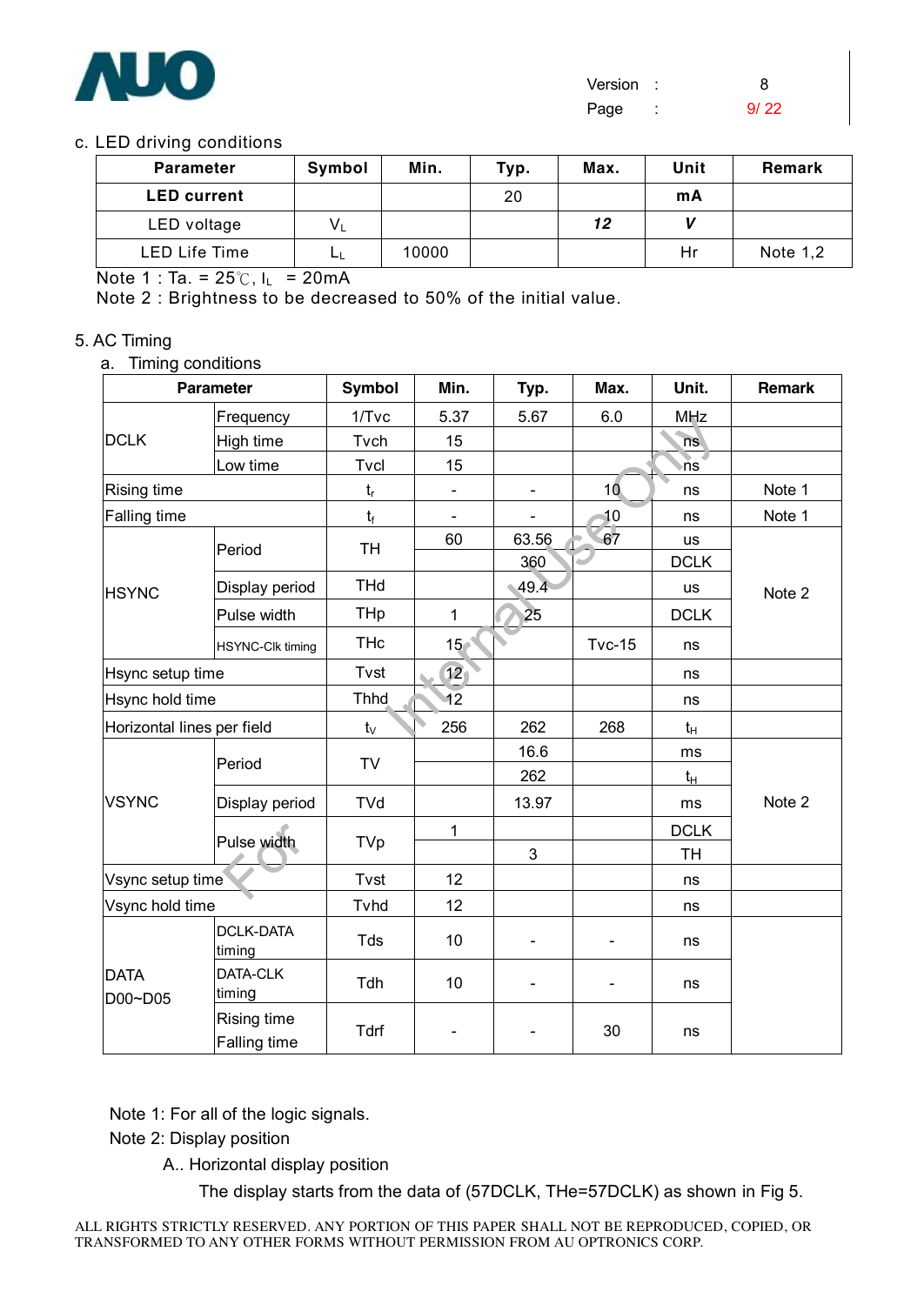

(THe : From Hsync falling edge to  $1<sup>st</sup>$  displayed data.)

B. Vertical display position

|                                              | . .    |      |                |      |      |        |
|----------------------------------------------|--------|------|----------------|------|------|--------|
| Parameter                                    | Symbol | Min. | yp.            | Max. | Unit | Remark |
| .<br>√ertica′<br>display<br>position<br>ucai | TVS    |      | ^-<br>∼∸<br>__ |      |      | NI     |

b. Timing diagram

Please refer to the attached drawing, from Fig.5 to Fig.8.

#### 6. DC-DC Converter Circuit

A018AN03 V3contains one high-power step-up DC-DC converter, and backplane drive circuitry for active matrix TFT LCDs. The output voltage of the main boost converter can be set from VCC to 13.5V with external resistors. Also included in A018AN03 V3 are a precision 1.2V reference voltage, fault detection and logic shutdown.

#### a .Boost Converter

A018AN03 V3 main boost converter uses a boost PWM architecture to produce a positive regulated voltage, Please refer to the below figures to see the block diagram.



In the internal architecture of DC-DC converter. The feedback voltage(VFB) will connect to the tri-angle waveform comparator ,and generates the output signal (CP0) which determines the duty cycle for (Fdc).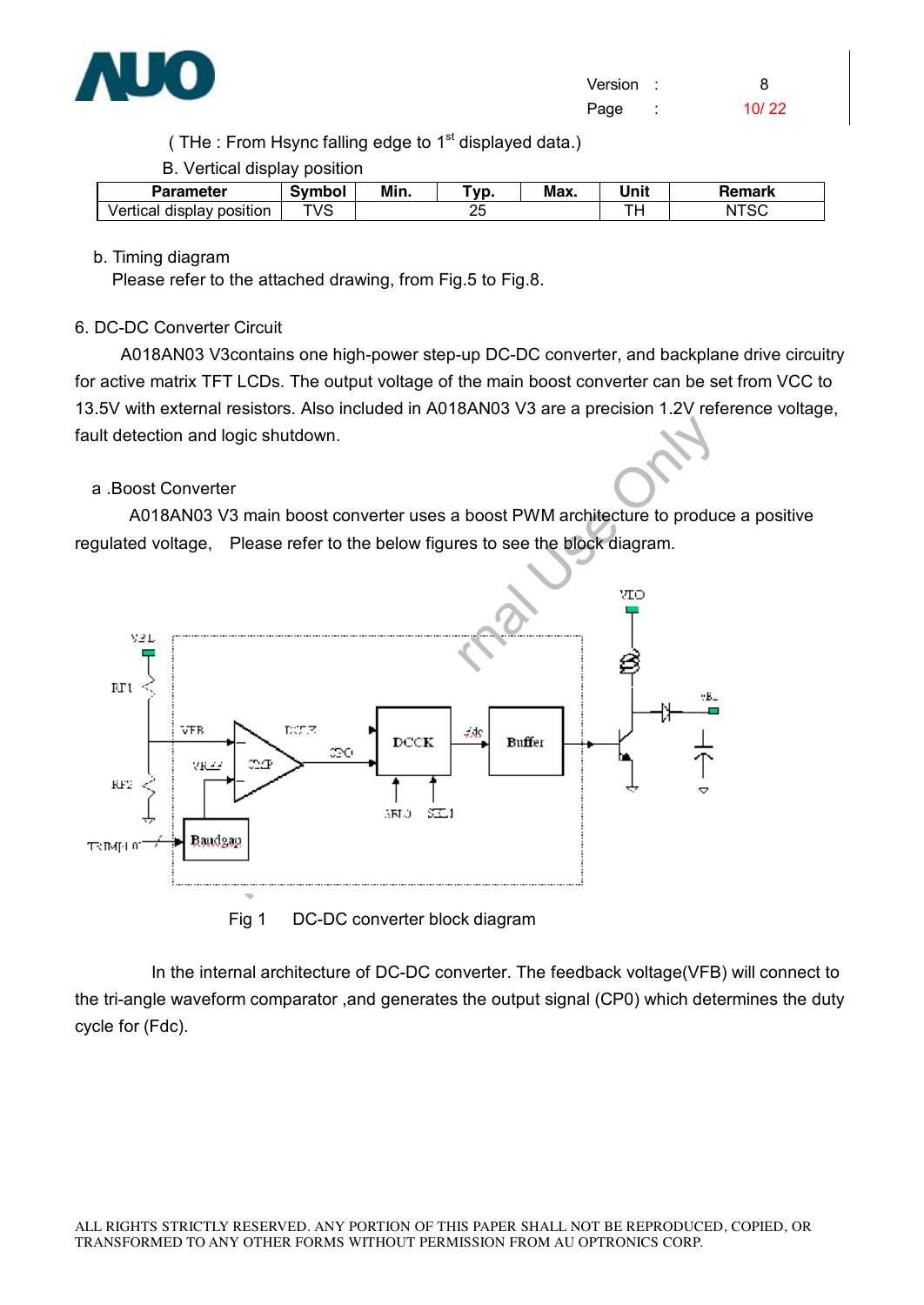



To reduce the noise affect,CP0 will processed by De-bounce circuit. State-machine will generate the duty cycle by CP0 signal. To make sure that VFB can reach default VREF quickly, so State-machine's is designed as a discrete step by step function. please refer to Fig 3. If CP0 is low , Duty cycle will work from 0% to 75%. The maximum duty ratio is 75%.



Fig 3 PWM Control state diagram

b.Shutdown Mode

Shutdown Mode<br>In shutdown mode, a logic-low level on SHDB, pwm controller and the reference are disabled. The supply current drops to maximize battery life and the reference is pulled to ground. Every output voltage will decay. If unused, connect SHDB to VCC.

#### c.Oscillator Circuit

The boost-converter operating frequency was set at 1/16 times the system clock, DCLK. In A018AN03 V3's model. the DC-DC converter osc frequency is DCLK/16=354.4khz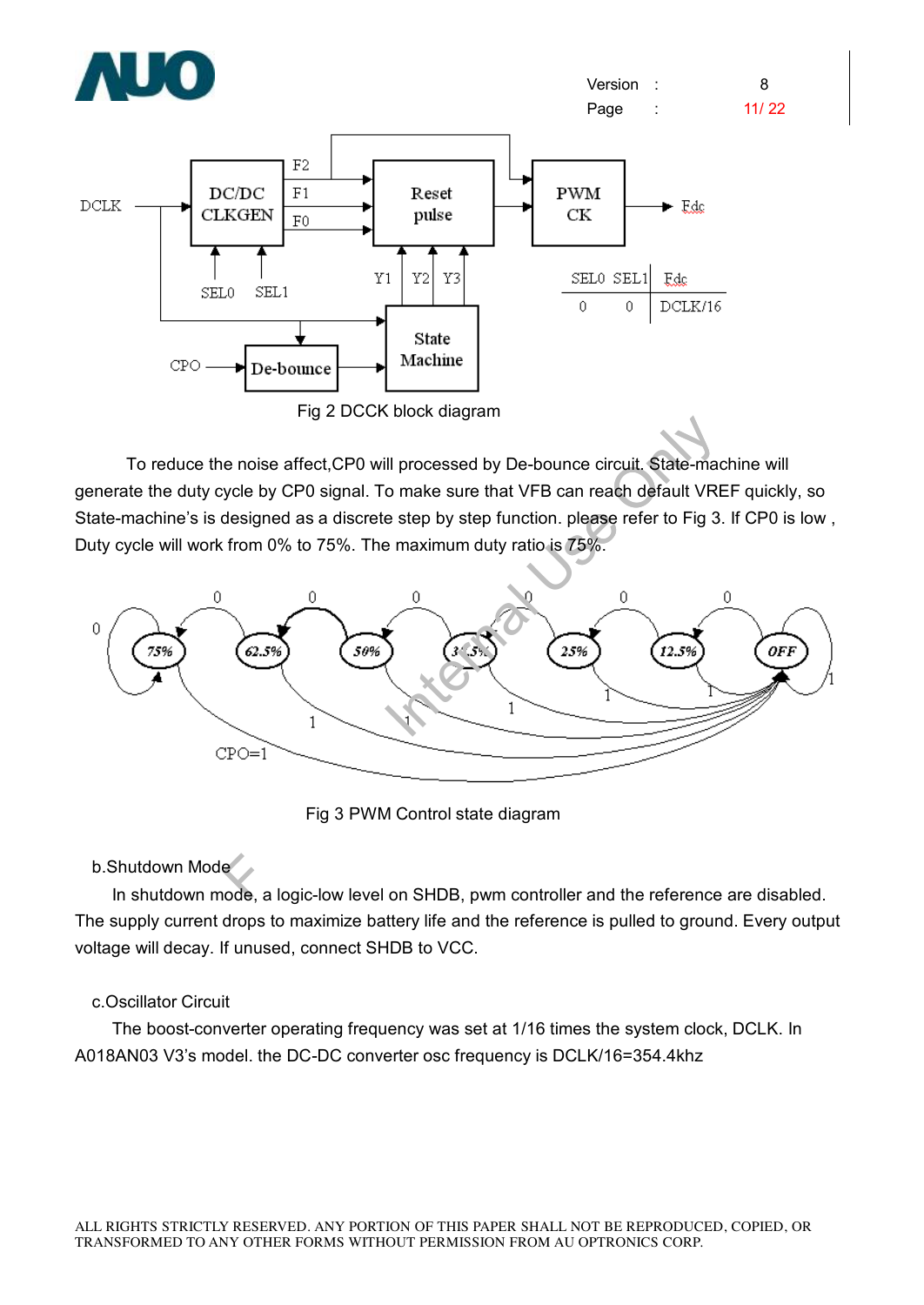

Page : 12/ 22

### **C. Optical specification (Note 1,Note 2, Note 3 )**

| Item                                                                                                        | Symbol          | <b>Condition</b>              | Min. | Typ.     | Max.     | Unit              | <b>Remark</b> |
|-------------------------------------------------------------------------------------------------------------|-----------------|-------------------------------|------|----------|----------|-------------------|---------------|
| Response time                                                                                               |                 |                               |      |          |          |                   |               |
| <b>Rise</b><br>Fall                                                                                         | Tr<br><b>Tf</b> | $\theta = 0^{\circ}$          |      | 25<br>30 | 50<br>60 | ms<br>ms          | Note 4        |
| Contrast ratio                                                                                              | CR              | At optimized<br>viewing angle | 60   | 150      |          |                   | Note $5,6$    |
| Viewing angle                                                                                               |                 |                               |      |          |          |                   |               |
| Top                                                                                                         |                 |                               | 10   |          |          |                   |               |
| <b>Bottom</b>                                                                                               |                 | $CR \ge 10$                   | 30   |          |          | deg.              | Note 7        |
| Left                                                                                                        |                 |                               | 40   |          |          |                   |               |
| Right                                                                                                       |                 |                               | 40   |          |          |                   |               |
| <b>Brightness</b>                                                                                           | $Y_L$           | $\theta = 0^{\circ}$          | 180  | 240      |          | cd/m <sup>2</sup> | Note 8        |
| White chromaticity                                                                                          | X               | $\theta = 0^{\circ}$          | 0.26 | 0.31     | 0.36     |                   |               |
|                                                                                                             | y               | $\theta = 0^{\circ}$          | 0.29 | 0.35     | 0.40     |                   |               |
| Note 1. Ambient temperature = $25^{\circ}$ . And backlight current $I_L = 20$ mA                            |                 |                               |      |          |          |                   |               |
| Note 2. To be measured in the dark room.                                                                    |                 |                               |      |          |          |                   |               |
| Note 3. To be measured on the center area of panel with a field angle of 1 <sup>°</sup> by Topcon luminance |                 |                               |      |          |          |                   |               |
| meter BM-7, after 10 minutes operation.                                                                     |                 |                               |      |          |          |                   |               |
| Note 4. Definition of response time:                                                                        |                 |                               |      |          |          |                   |               |
| The output signals of photo detector are measured when the input signals are changed                        |                 |                               |      |          |          |                   |               |
| from "black" to "white" (falling time) and from "white" to "black" (rising time), respectively.             |                 |                               |      |          |          |                   |               |
| The response time is defined as the time interval between the 10% and 90% of                                |                 |                               |      |          |          |                   |               |
| amplitudes. Refer to figure as below.                                                                       |                 |                               |      |          |          |                   |               |



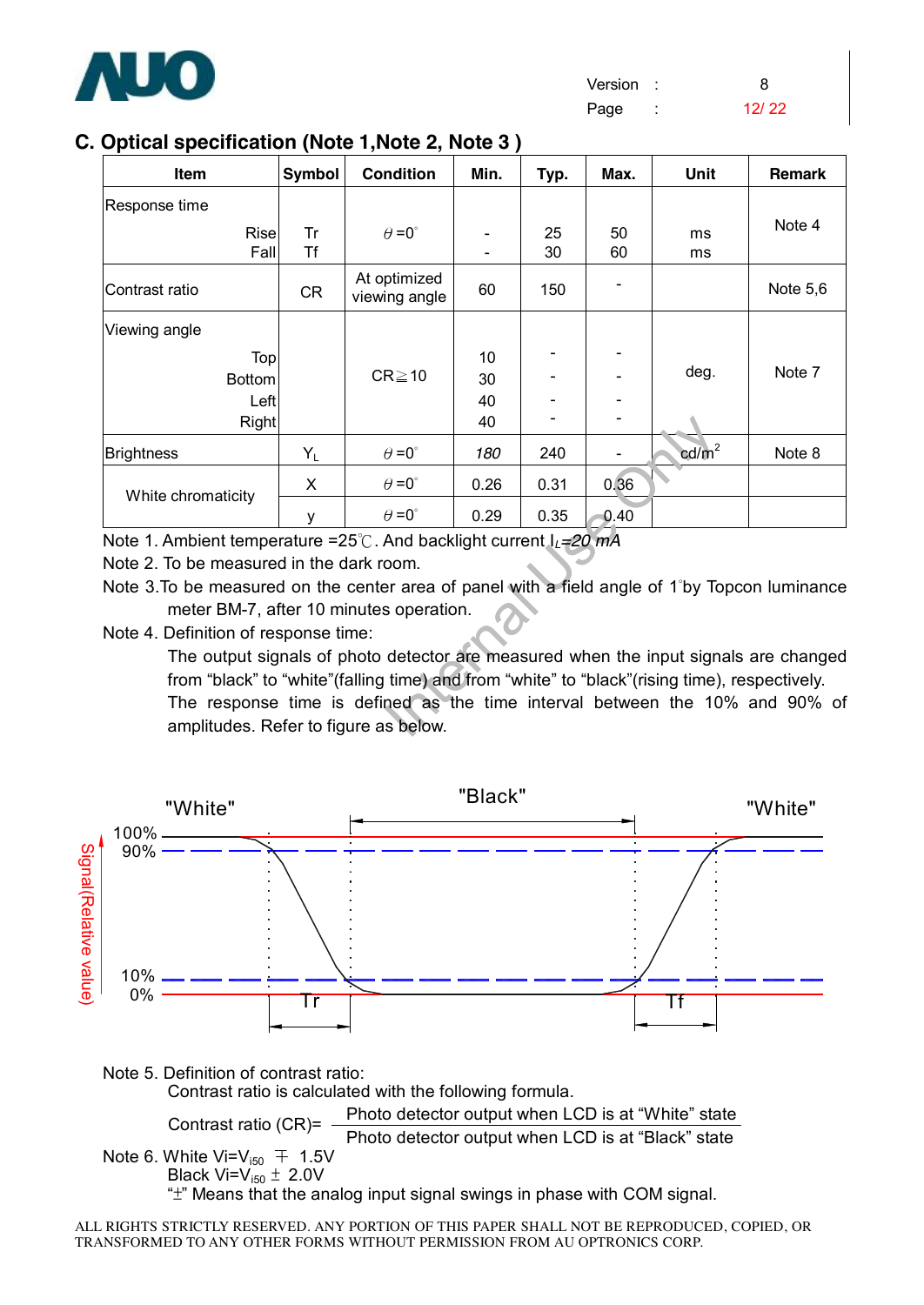

" $-$ " Means that the analog input signal swings out of phase with COM signal.  $\rm V_{150}^+$  The analog input voltage when transmission is 50%

The 100% transmission is defined as the transmission of LCD panel when all the input terminals of module are electrically opened.

Note 7. Definition of viewing angle:, refer to figure as below.

θ

ternal Use Note 8. Measured at the center area of the panel when all the input terminals of LCD panel are electrically opened.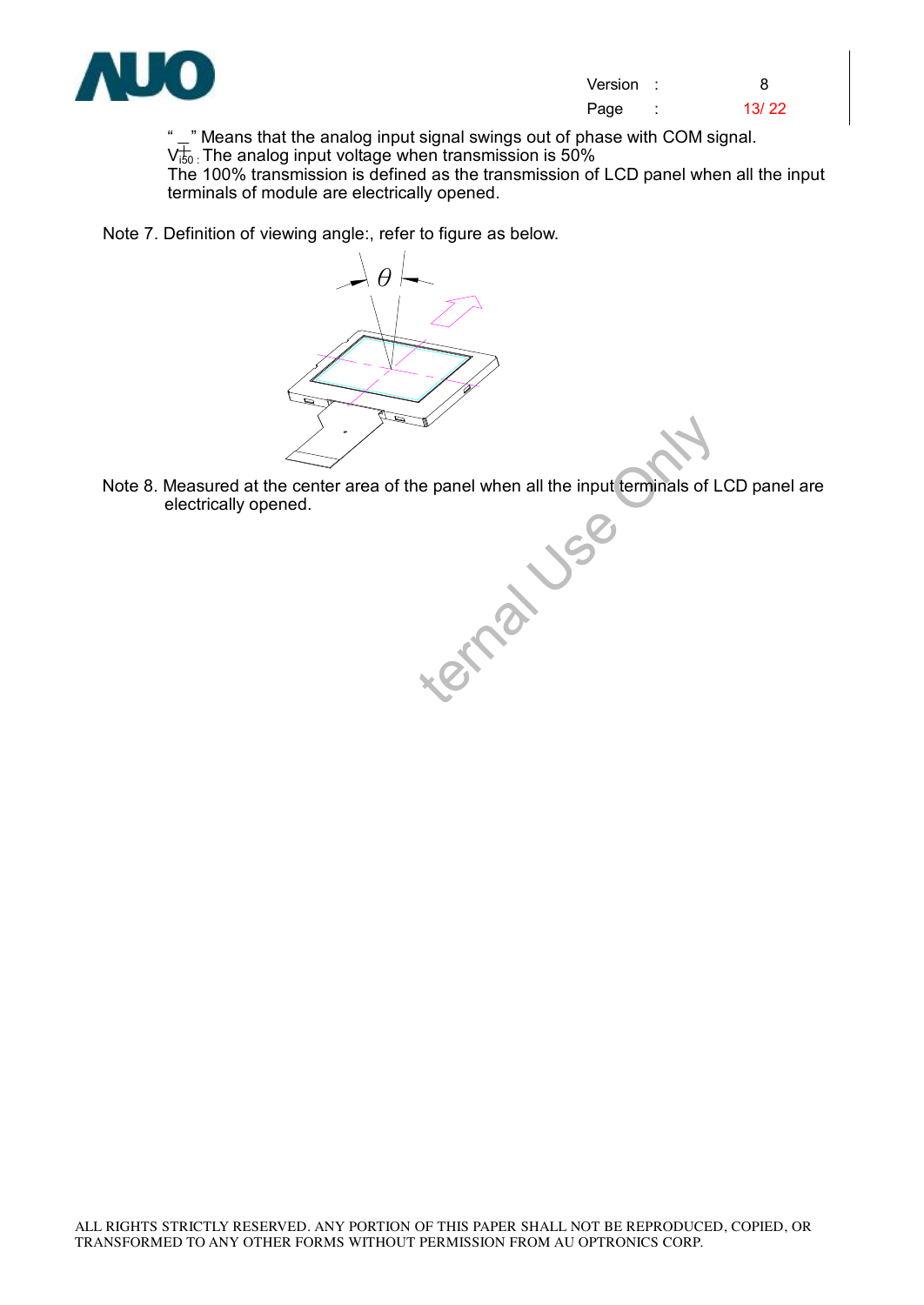

#### **D. Reliability test items:**

| No.                     | <b>Test items</b>                  | <b>Conditions</b>                                                                                                                                       | <b>Remark</b>                                                      |
|-------------------------|------------------------------------|---------------------------------------------------------------------------------------------------------------------------------------------------------|--------------------------------------------------------------------|
| 1                       | High temperature storage           | Ta= $80^{\circ}$ C<br>240Hrs                                                                                                                            |                                                                    |
| $\overline{2}$          | Low temperature storage            | Ta= -25℃<br>240Hrs                                                                                                                                      |                                                                    |
| 3                       | High temperature operation         | Ta= $60^{\circ}$ C<br>240Hrs                                                                                                                            |                                                                    |
| $\overline{\mathbf{4}}$ | Low temperature operation          | Ta= $0^{\circ}$ C<br>240Hrs                                                                                                                             |                                                                    |
| 5                       | High temperature and high humidity | Ta= 60℃. 90% RH<br>240Hrs                                                                                                                               | Operation                                                          |
| 6                       | <b>Heat shock</b>                  | -25℃~80℃, 50 cycle,<br>2Hrs/cycle                                                                                                                       | Non-operation                                                      |
| $\overline{7}$          | Electrostatic discharge            | $\pm 200V, 200pF(0\Omega)$ , once for each terminal                                                                                                     | Non-operation                                                      |
| 8                       | Vibration                          | : $10 - 55$ Hz<br>Frequency range<br>: 1.5mm<br><b>Stoke</b><br>: 10~55Hz~10Hz<br>Sweep<br>2 hours for each direction of X, Y, Z<br>(6 hours for total) | Non-operation<br>JIS C7021,<br>$A-10$<br>condition A               |
| 9                       | Mechanical shock                   | 100G. 6ms, ±X, ±Y, ±Z<br>3 times for each direction                                                                                                     | Non-operation<br>JIS C7021,<br>$A-7$<br>condition C                |
| 10                      | Vibration (with carton)            | Random vibration:<br>$0.015G^2$ /Hz from 5~200Hz<br>-6dB/Octave from 200~500Hz                                                                          | <b>IEC 68-34</b>                                                   |
| 11                      | Drop (with carton)                 | Height: 60cm<br>1 corner, 3 edges, 6 surfaces                                                                                                           |                                                                    |
| 12                      | The copper's strength for FPC      | The strength is larger 0.7 kg/cm                                                                                                                        | IPC TM650                                                          |
| 13                      | The film's strength for FPC        | The strength is larger 0.35 kg/cm                                                                                                                       | IPC TM650                                                          |
| 14                      | Flexible ability for FPC           | 1.<br>curved radius: 2mm<br>2.<br>curved angle: 270°<br>Pulling force: 500g<br>3.                                                                       | MIT folm:<br>Diagram of test<br>set up for<br>folding<br>endurance |

Note: Ta: Ambient temperature.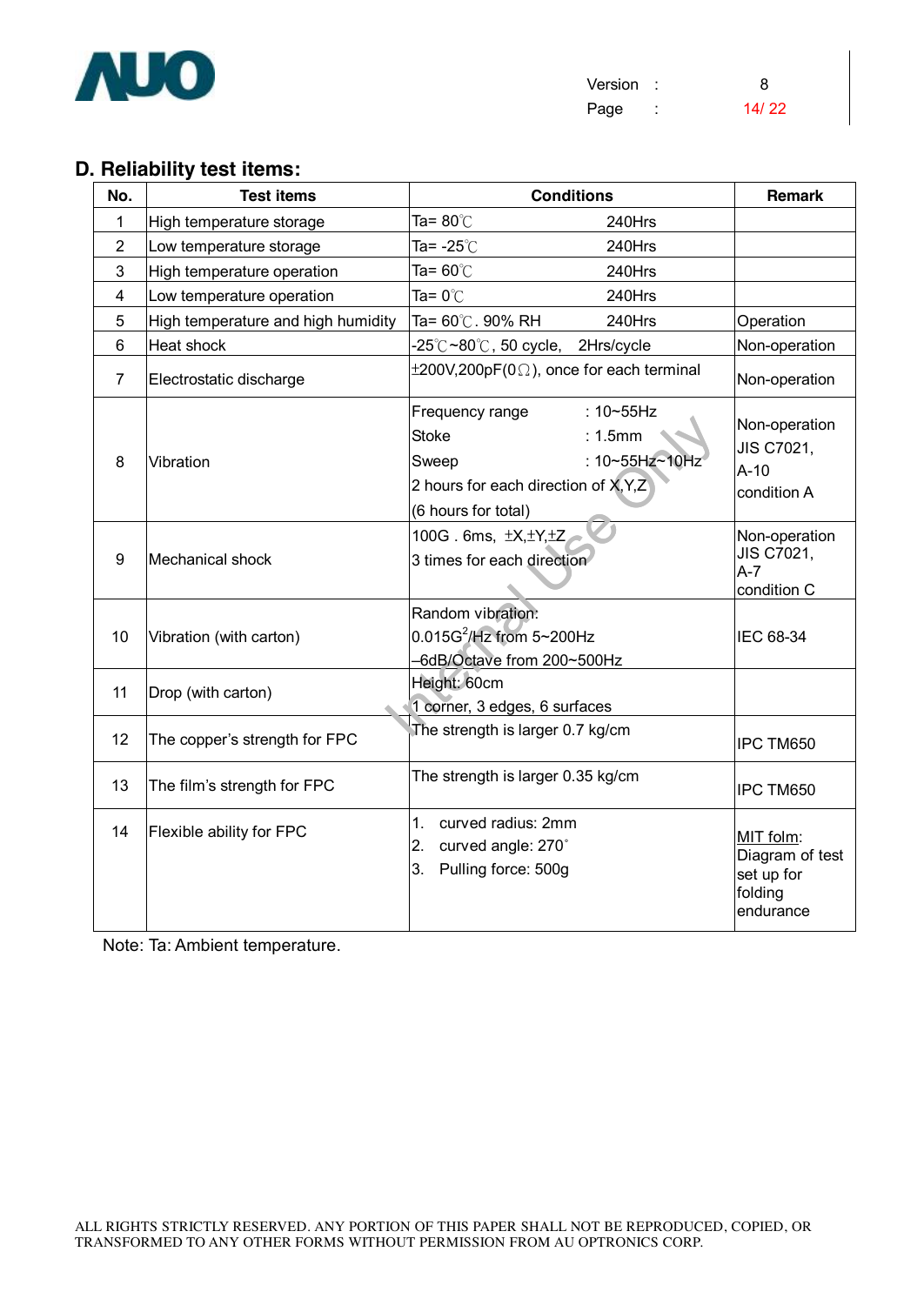

| Version |   | 8     |
|---------|---|-------|
| Page    | ٠ | 15/22 |

#### **E. Packing form**

Internal Use Only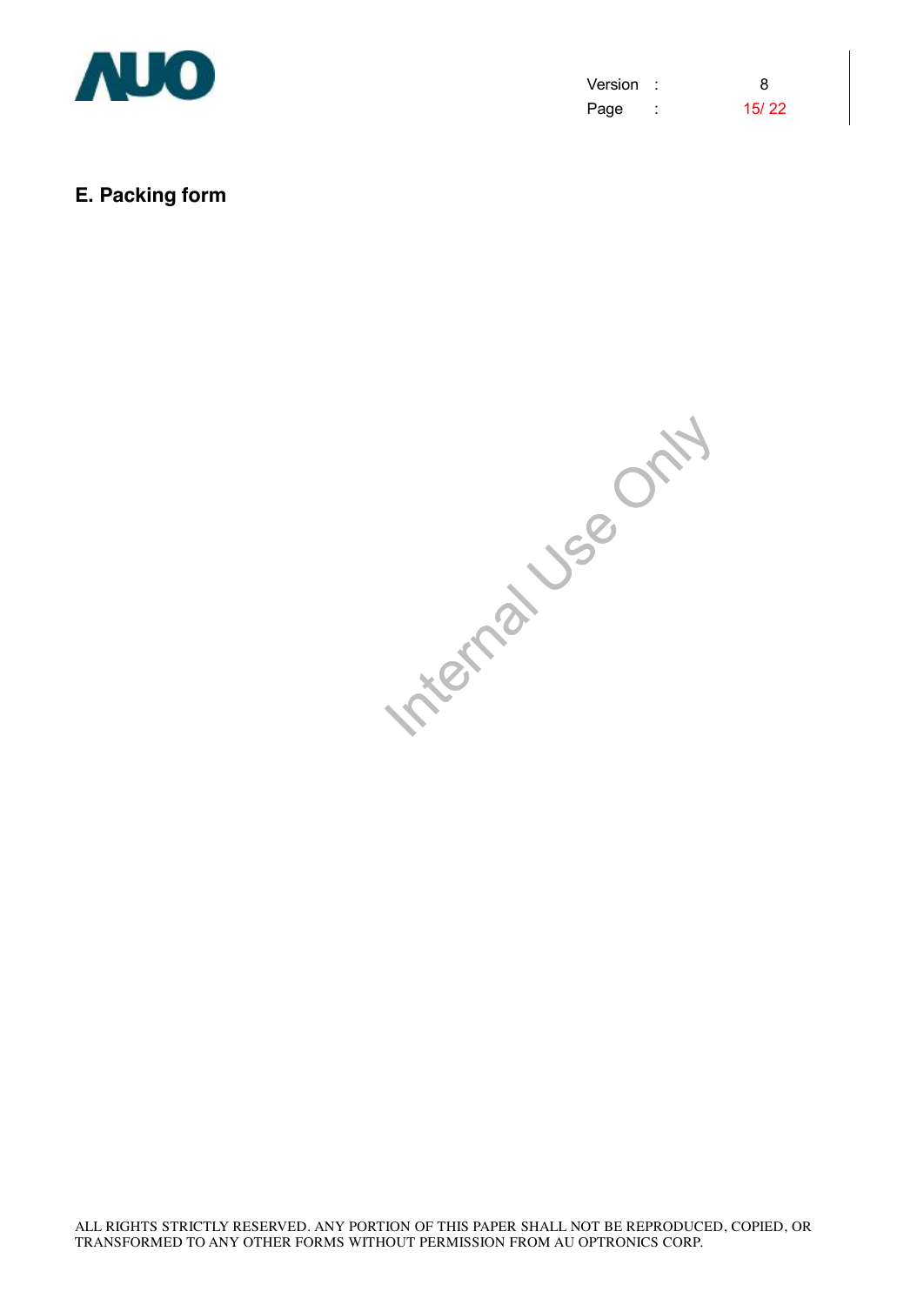

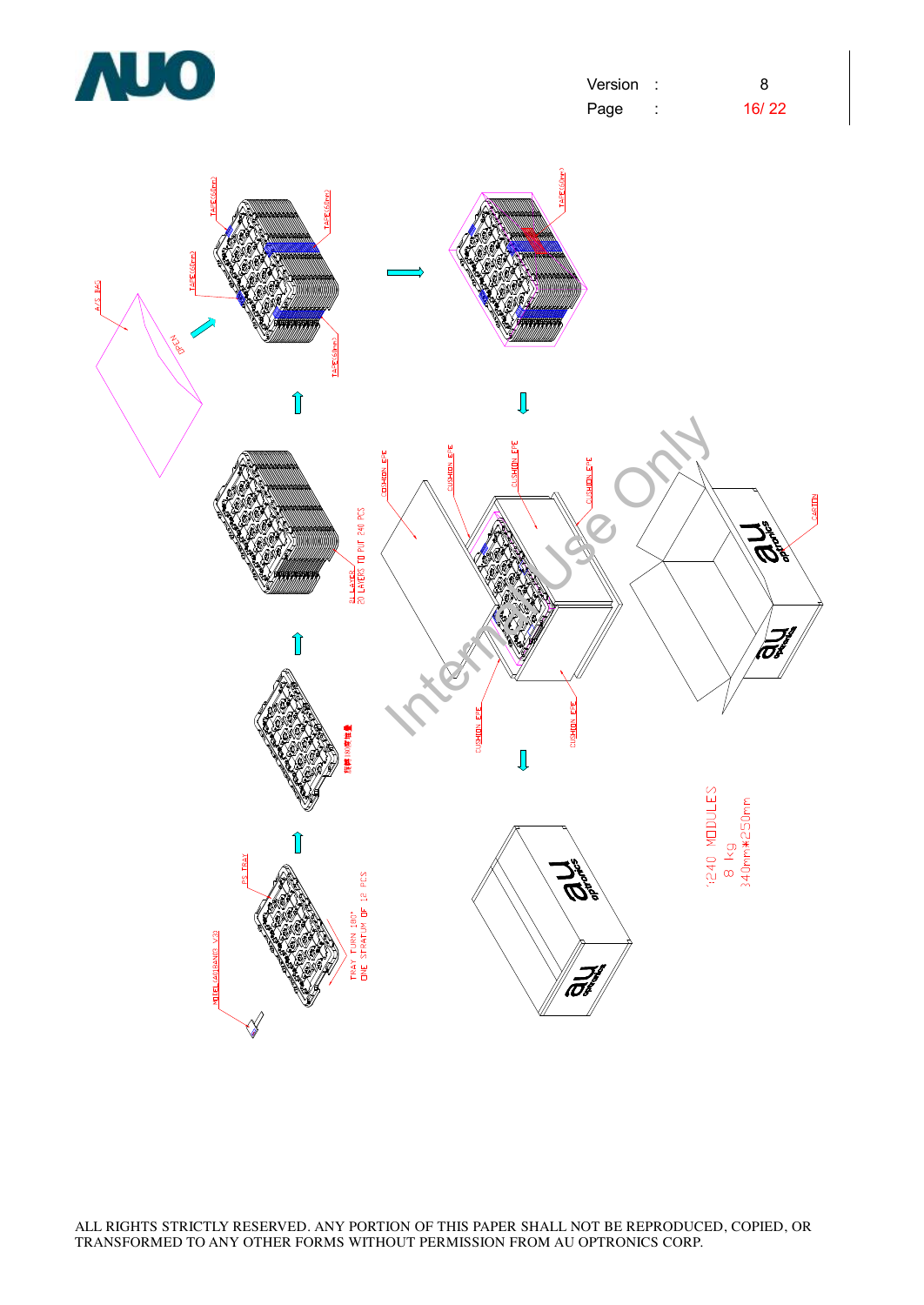

**Fig. 4 o utlin e dim e n sio n of T F T-L C D m o d ule**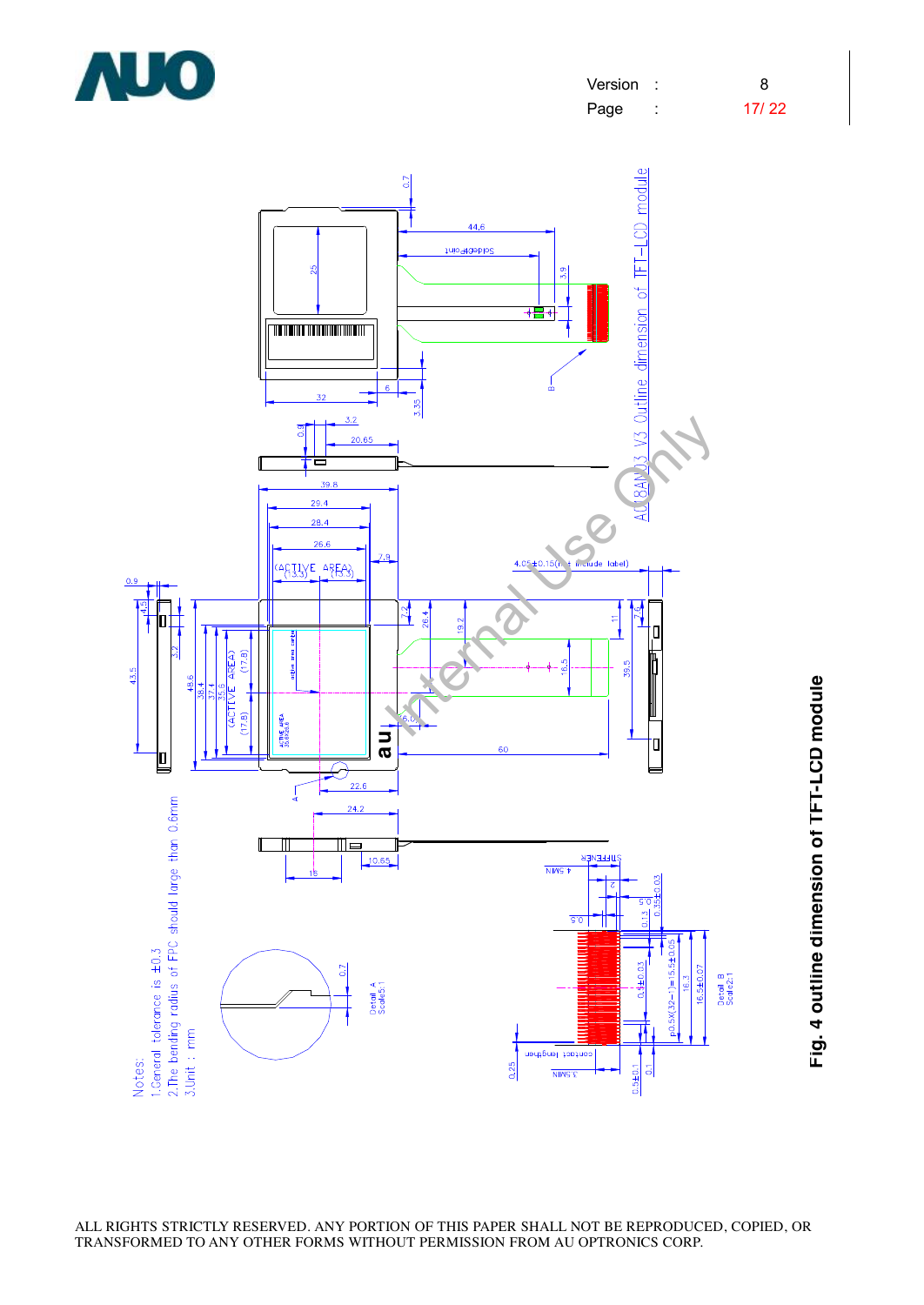

| Version | 8     |
|---------|-------|
| Page    | 18/22 |



ALL RIGHTS STRICTLY RESERVED. ANY PORTION OF THIS PAPER SHALL NOT BE REPRODUCED, COPIED, OR TRANSFORMED TO ANY OTHER FORMS WITHOUT PERMISSION FROM AU OPTRONICS CORP.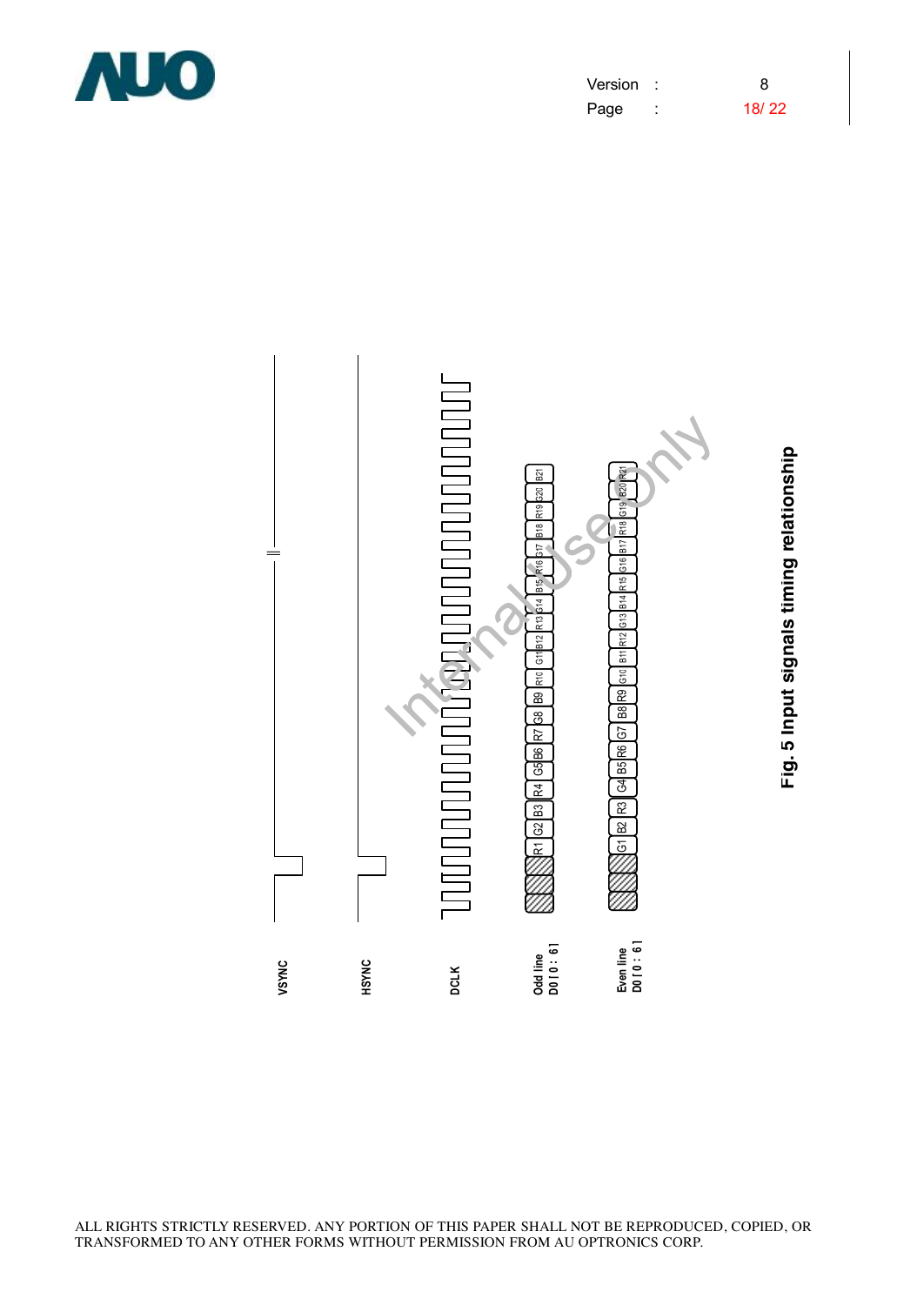

| Version | 8     |
|---------|-------|
| Page    | 19/22 |



**Fig. 6 In p ut Vertic al Timin g**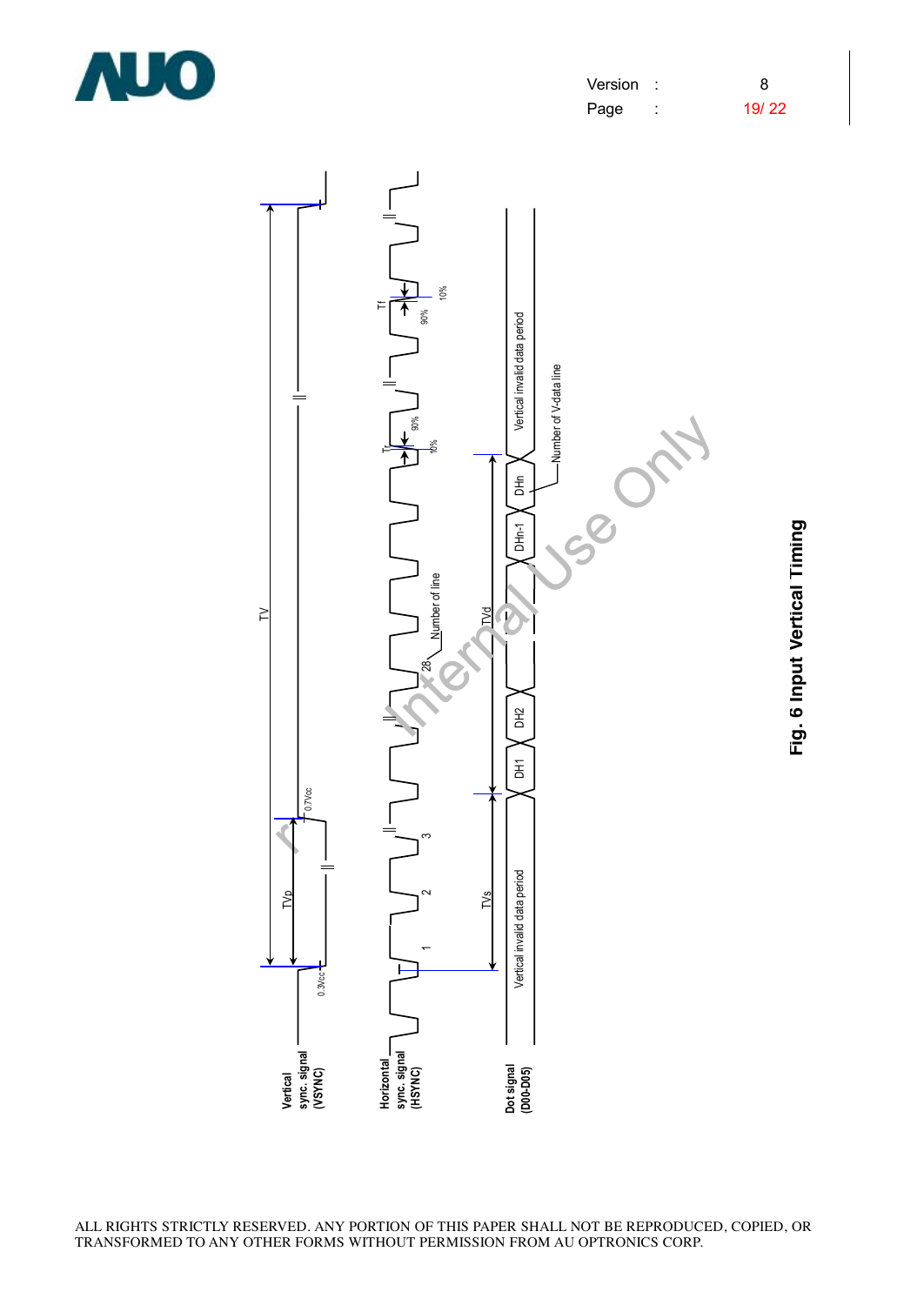





**Fig. 7 H oriz o ntal In p ut Timin g)**

ALL RIGHTS STRICTLY RESERVED. ANY PORTION OF THIS PAPER SHALL NOT BE REPRODUCED, COPIED, OR TRANSFORMED TO ANY OTHER FORMS WITHOUT PERMISSION FROM AU OPTRONICS CORP.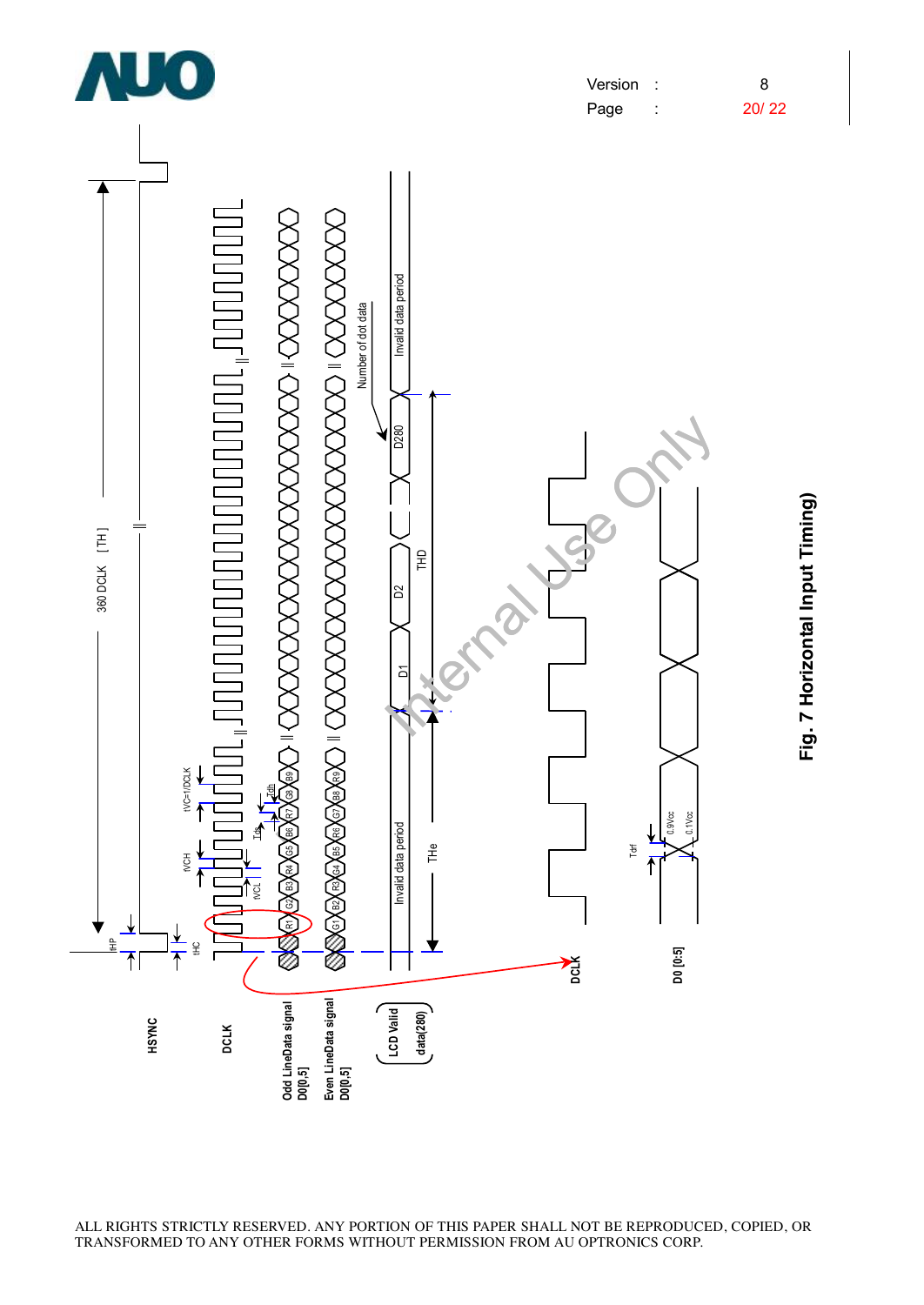

ALL RIGHTS STRICTLY RESERVED. ANY PORTION OF THIS PAPER SHALL NOT BE REPRODUCED, COPIED, OR TRANSFORMED TO ANY OTHER FORMS WITHOUT PERMISSION FROM AU OPTRONICS CORP.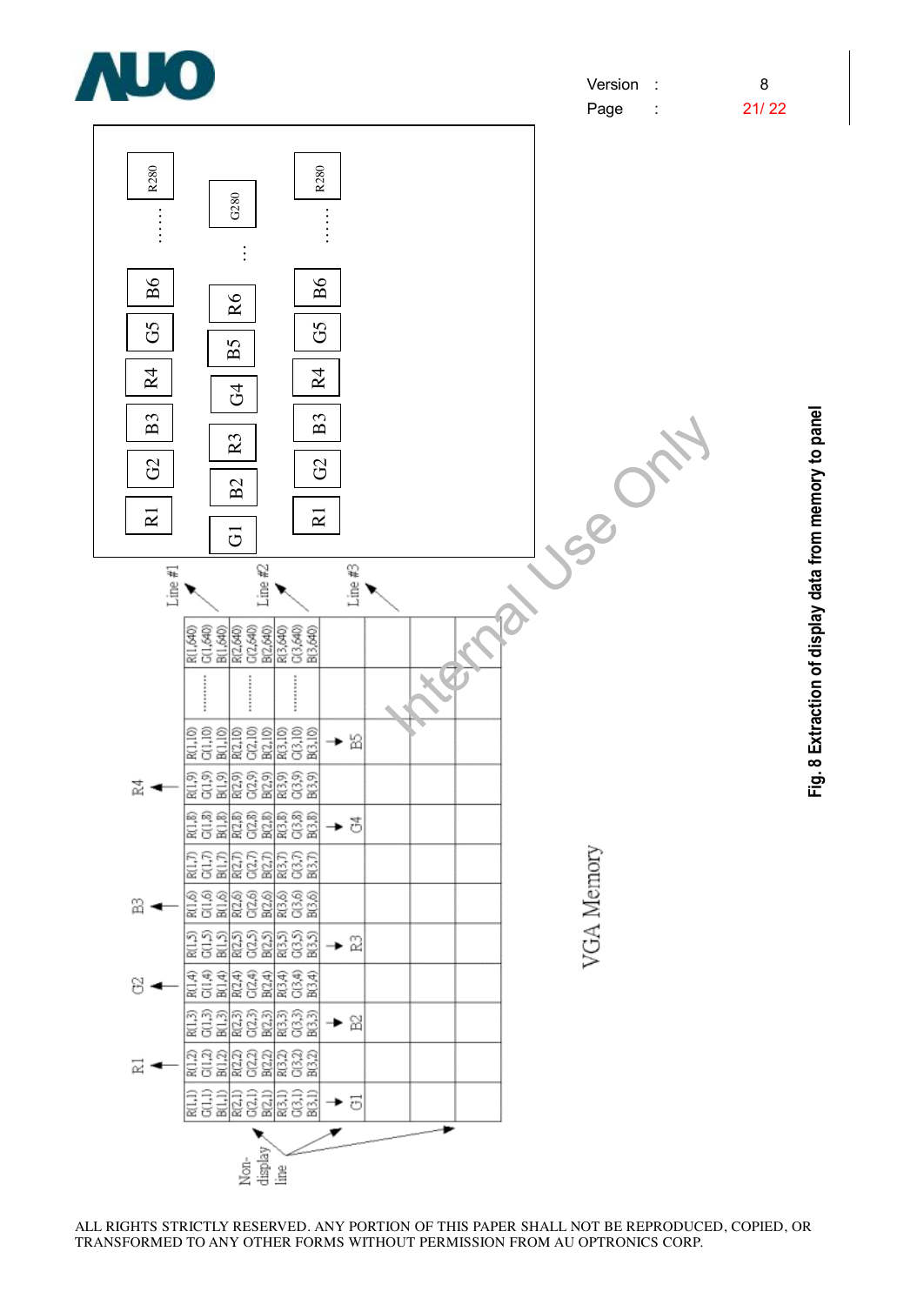

| Version | 8     |
|---------|-------|
| Page    | 22/22 |



**Fig. 9 H s y n c, V s y n c, D ata, D** <u>ب</u> **L k relatio n s hip**